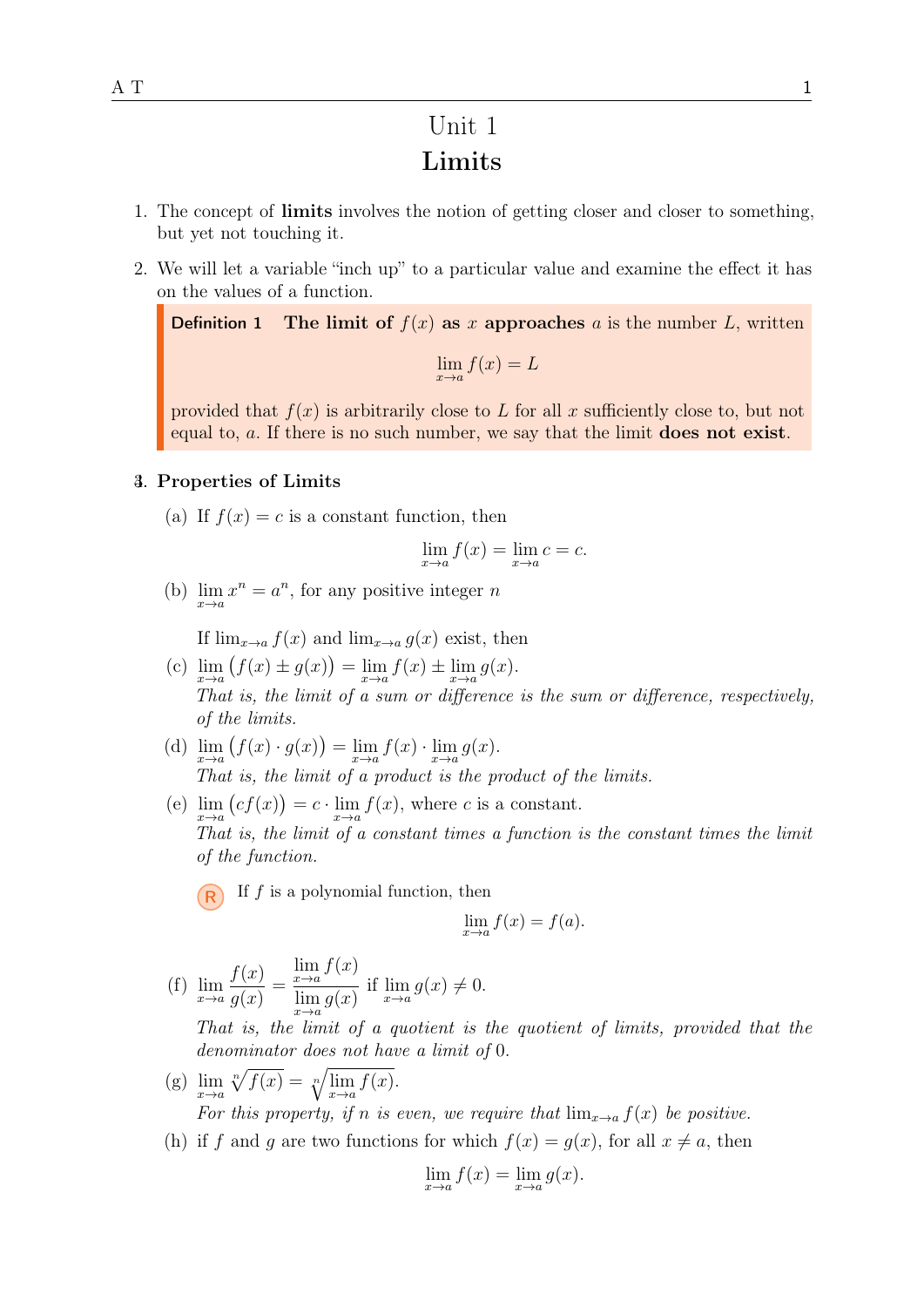Problem 1 Find the limits.

(a) 
$$
\lim_{x \to -2} \frac{x^2 + 2x}{x + 2}
$$
 (b)  $\lim_{x \to 2} \frac{x^3 - 8}{x - 2}$  (c)  $\lim_{x \to 1} \frac{x - \frac{1}{x}}{1 - \frac{1}{x}}$   
(d)  $\lim_{x \to -1} \frac{x + 1}{x + 1}$  (e)  $\lim_{x \to -3} \frac{x^4 - 81}{x^2 + 8x + 15}$  (f)  $\lim_{x \to 2} \frac{3x^2 - x - 10}{x^2 + 5x - 14}$ 

Problem 2 Find

$$
\lim_{x \to 6} \frac{\sqrt{x-2} - 2}{x - 6}.
$$

**Problem 3** Find the constant  $c$  so that

$$
\lim_{x \to 3} \frac{x^2 + x + c}{x^2 - 5x + 6}
$$

exists. For this value of  $c$ , determine the limit.

5. A special limit:

$$
\lim_{x \to 0} (1+x)^{1/x} = e \approx 2.718.
$$

**Exercise 1** Problems 10.1: 2, 4, 16, 24, 32, 34, 42, 45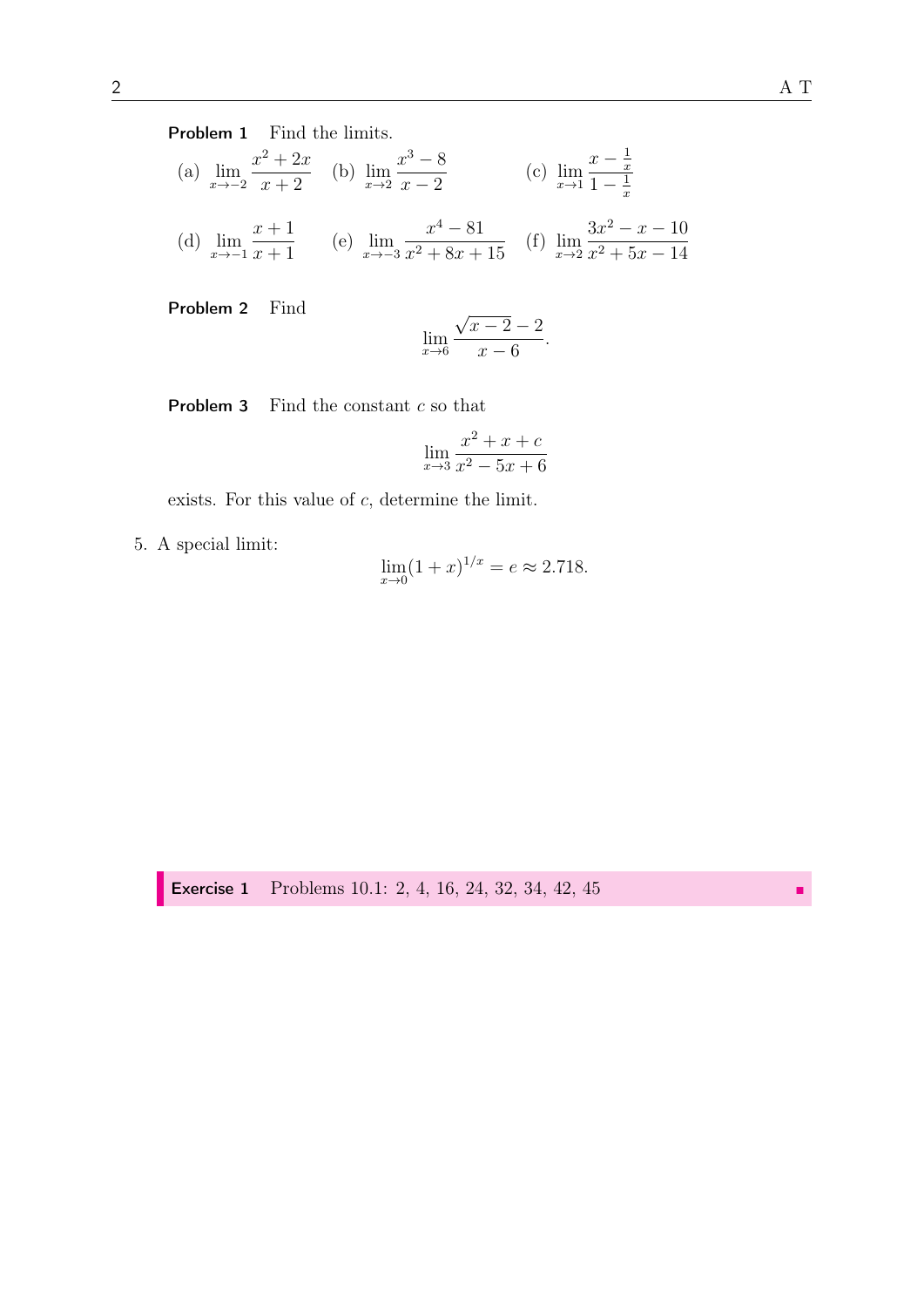# Unit 2 Limits (continued)

- 1. Terms to consider: one-sided limits, infinite limits, limits at infinity.
- 2. The limit exists if and only if both one-sided limits exist and are equal.

Problem 4 — One-Sided Limits and Infinite Limits. Find the limit (if it exists).

(a)  $\lim_{x \to -1^+}$ 2  $x + 1$ (b)  $\lim_{x\to 2^-}$  $2 - x - x^2$  $x^2-4$ 

**Problem 5 — Limits at Infinity.** Find the limit (if it exists).

- (a)  $\lim_{x\to\infty}$ 4  $(x-5)^3$ (b)  $\lim_{x \to -\infty}$ √  $4 - x$
- 3. We note the following:

$$
\lim_{x \to \pm \infty} \frac{1}{x^p} = 0 \quad \text{where } p > 0.
$$

Theorem 1 — Limits at Infinity for Rational Functions. If  $f(x)$  is a rational function and  $a_n x^n$  and  $b_m x^m$  are the terms in the numerator and denominator, respectively, with the greatest powers of  $x$ , then

$$
\lim_{x \to \pm \infty} f(x) = \lim_{x \to \pm \infty} \frac{a_n x^n}{b_m x^m}.
$$

Problem 6 Find the limit (if it exists).

(a) 
$$
\lim_{x \to \infty} \frac{x^2 - 1}{7 - 2x + 8x^2}
$$
  
\n(b)  $\lim_{x \to -\infty} \frac{x}{(3x - 1)^2}$   
\n(c)  $\lim_{x \to \infty} \frac{x^5 - x^4}{x^4 - x^3 + 2}$ 

- 5. As  $x \to \infty$  (or  $x \to -\infty$ ), the limit of a polynomial function is the same as the limit of its term that involves the greatest power of x. For example,  $\lim_{x\to-\infty} (x^3 - x^2 + x - 2)$  $\lim_{x \to -\infty} x^3 = -\infty.$
- 6. Limits for a Case-Defined Function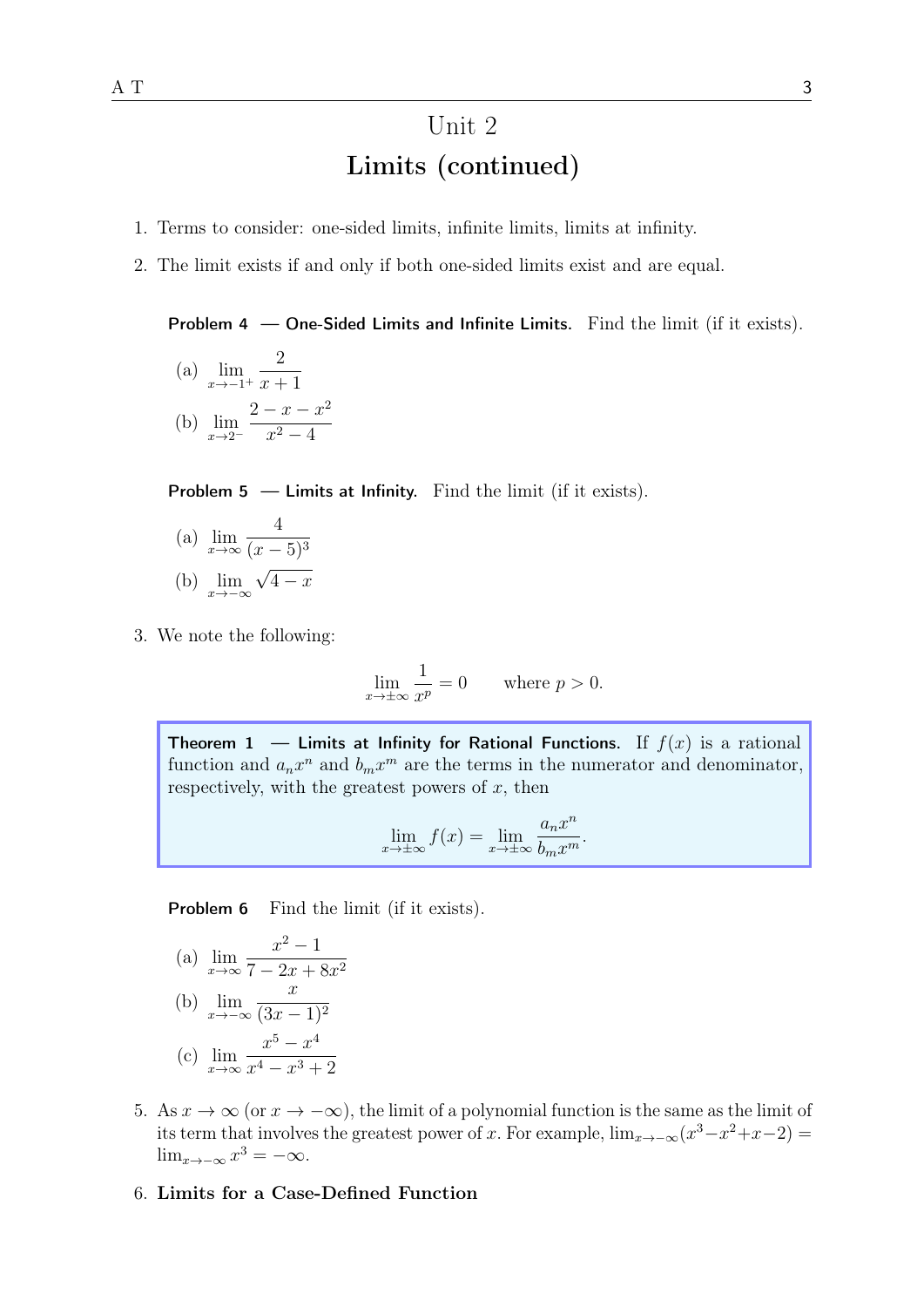**Problem 7** If  $f(x) = \begin{cases} x^2 + 1 & \text{if } x \ge 1 \\ 0 & \text{if } x \ge 1 \end{cases}$ 3 if  $x < 1$ , find the limit (if it exists):  $\lim_{x\to 1^+}$  $f(x)$ ,  $\lim_{x \to 1^{-}} f(x)$ ,  $\lim_{x \to 1} f(x)$ ,  $\lim_{x \to \infty} f(x)$ ,  $\lim_{x \to -\infty} f(x)$ .

**Exercise 2** Problems 10.2: 2, 4, 8, 16, 18, 44, 52, 58, 64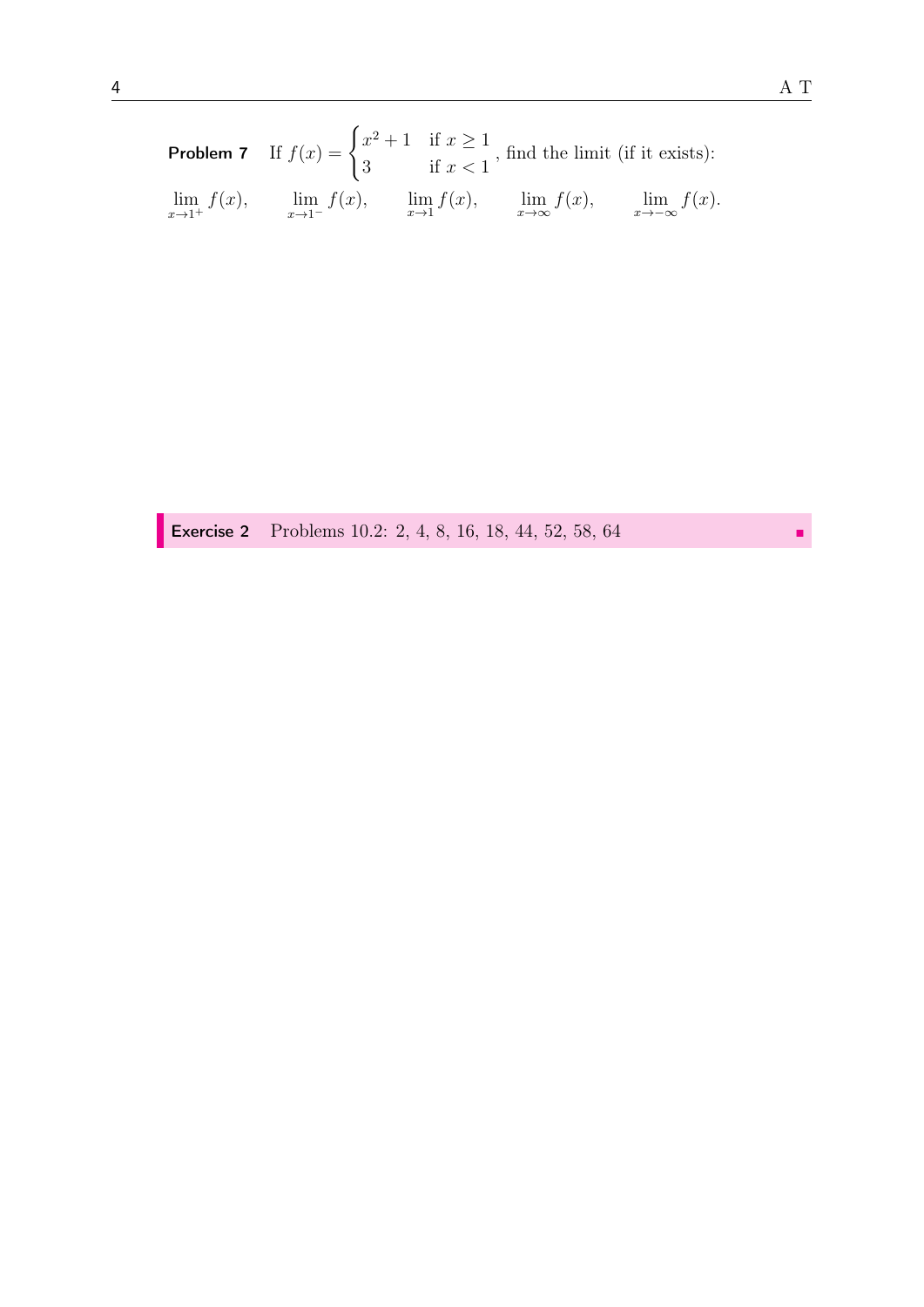## Unit 3

## **Continuity**

**Definition 2** A function  $f$  is **continuous** at  $a$  if and only if the following three conditions are met:

- (a)  $f(a)$  exists.
- (b)  $\lim_{x\to a} f(x)$  exists.
- (c)  $\lim_{x\to a} f(x) = f(a)$ .
- 2. A polynomial function is continuous at every point.

### 3. Discontinuities of a Rational Function

Theorem 2 A rational function is discontinuous at points where the denominator is 0 and is continuous otherwise. Thus, a rational function is continuous on its domain.

**Problem 8** Determine whether the function  $f(x) = \frac{x-4}{2}$  $x^2 - 16$ is continuous at 4 and at  $-4$ .

**Problem 9** Determine whether the function  $f(x) = \begin{cases} x+2 & \text{if } x \geq 2 \\ 2 & \text{if } x \geq 3 \end{cases}$  $x^2$  if  $x < 2$ is continuous at 2 and at 0.

**Problem 10** Find all points of discontinuity of each function:

(1)  $f(x) = \frac{x^2 + 3x - 4}{x^2 - 4}$  $x^2-4$ (2)  $f(x) = \frac{x^4}{4}$  $x^4 - 1$ 

(3) 
$$
f(x) = \begin{cases} \frac{16}{x^2} & \text{if } x \ge 2\\ 3x - 2 & \text{if } x < 2 \end{cases}
$$

**Exercise 3** Problems 10.3: 2, 9, 12, 20, 30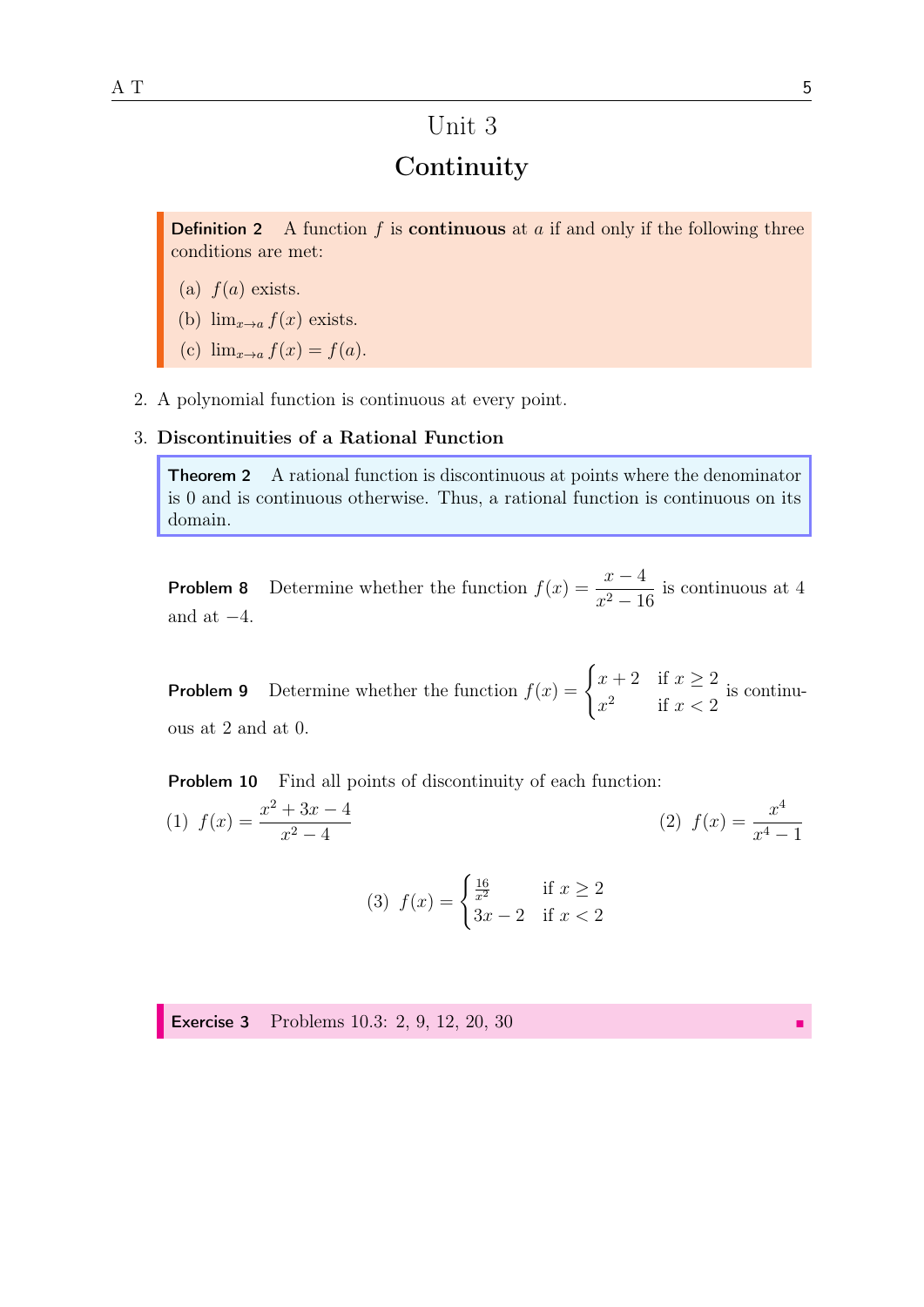# Unit 4 The Derivative

- 1. A secant line is a line that intersects a curve at two or more points.
- 2. The **tangent line** to the curve at  $P$  is defined to be the common limiting position of the secant lines joining the point  $P$  with any other points of the curve.
- 3. The slope of a curve at a point  $P$  is the slope, if it exists, of the tangent line at  $P$ .

**Definition 3** The slope of the tangent line at  $(a, f(a))$  is given by

$$
m_{\tan} = \lim_{z \to a} \frac{f(z) - f(a)}{z - a} = \lim_{h \to 0} \frac{f(a + h) - f(a)}{h}.
$$

**Problem 11** Find the slope of the tangent line to the curve  $y = f(x) = x^2$  at the point  $(1, 1)$ .

**Definition 4** The **derivative** of a function  $f$  is the function denoted  $f'$  and defined by

$$
f'(x) = \lim_{z \to x} \frac{f(z) - f(x)}{z - x} = \lim_{h \to 0} \frac{f(x + h) - f(x)}{h}
$$

provided that this limit exists. If  $f'(a)$  can be found, then f is said to be differentiable at a, and  $f'(a)$  is called the derivative of f at a or the derivative of f with respect to  $x$  at  $a$ . The process of finding the derivative is called differentiation.

- **6.** Because the derivative gives the slope of the tangent line,  $f'(a)$  is the slope of the line tangent to the graph of  $y = f(x)$  at  $(a, f(a))$ .
- 7. If f is differentiable at a, then f is continuous at a. That is, differentiability at a point implies continuity at that point.
- 8. It is false that continuity implies differentiability. For example, consider the function  $f(x) = |x|$ . This function is continuous at 0 but not differentiable there.

**Problem 12** Use the definition of the derivative to find each of the following:  $(1)$  $f'(x)$  if  $f(x) = 4x - 1$  (2)  $\frac{dp}{dx}$  $\frac{dp}{dq}$  if  $p = 3q$  $x^2 + 2q + 1$  (3)  $\frac{d}{1}$  $dx$ √  $x + 2$ 

**Problem 13** Find an equation of the tangent line to the curve  $y =$ 3  $x - 1$ at the point (2, 3).

**Problem 14** Find an equation of the tangent line to the curve  $y = (x - 7)^2$  at the point  $(6, 1)$ .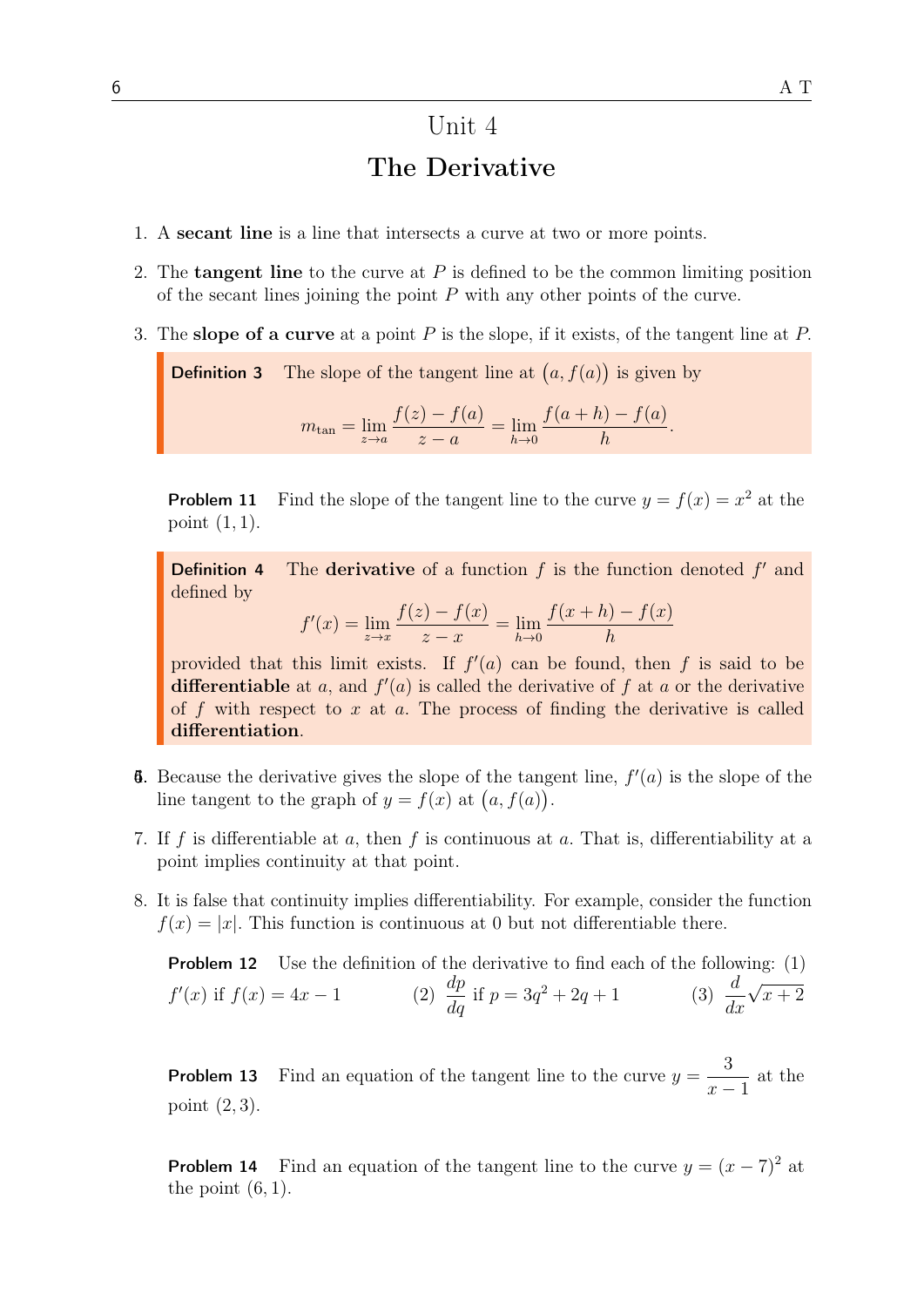ı

**Exercise 4** Problems 11.1: 4, 8, 10, 12, 16, 18, 22, 28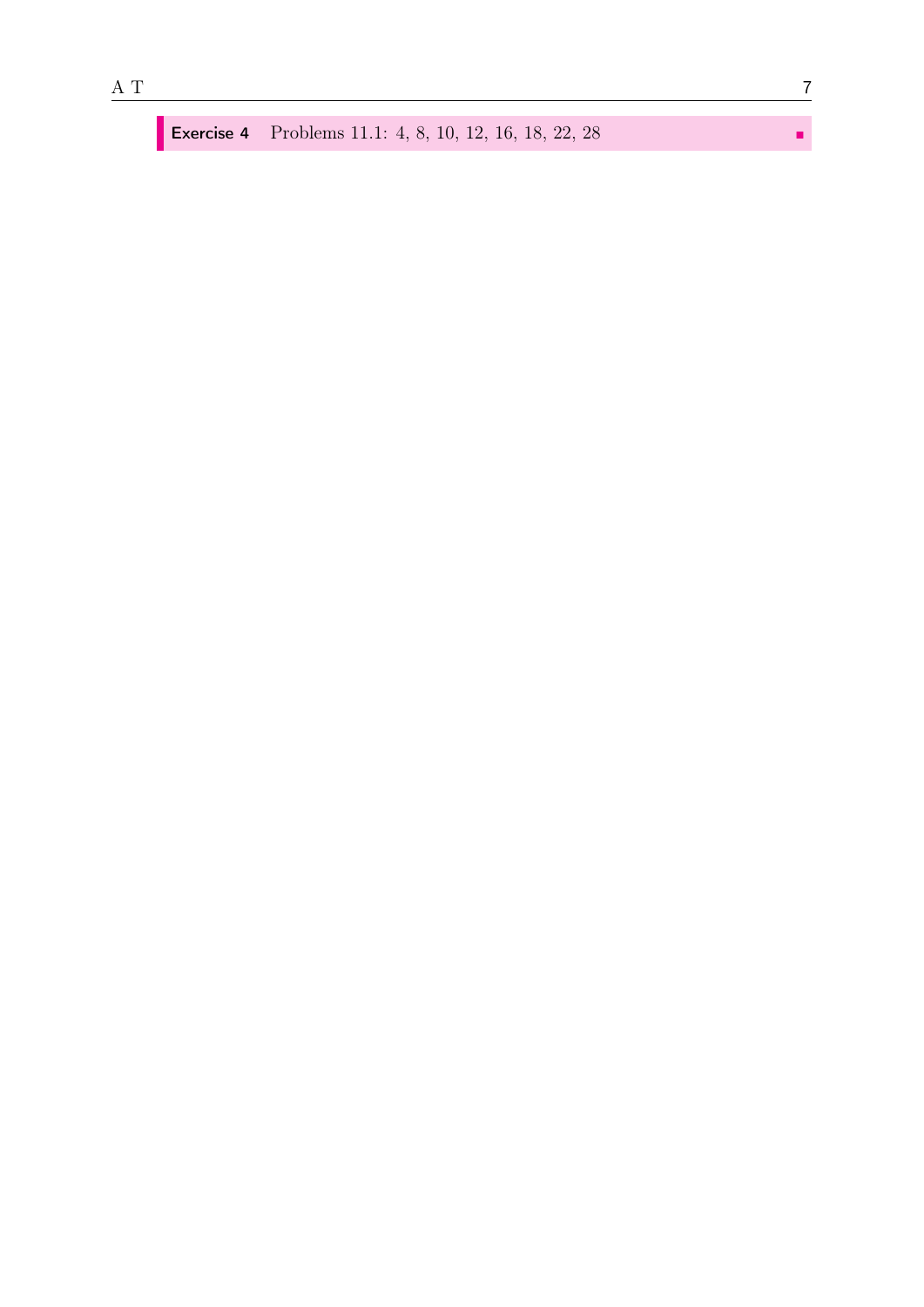# Unit 5 Rules for Differentiation

**Rule 1** Derivative of a Constant: If  $c$  is a constant, then

$$
\frac{d}{dx}(c) = 0.
$$

That is, the derivative of a constant function is zero.

**Rule 2** Derivative of  $x^n$ : If *n* is any real number, then

$$
\frac{d}{dx}(x^n) = nx^{n-1}.
$$

That is, the derivative of a constant power of x is the exponent times x raised to a power one less than the given power.

**Rule 3** Constant Factor Rule: If  $f$  is a differentiable function and  $c$  is a constant, then  $cf(x)$  is differentiable, and

$$
\frac{d}{dx}(cf(x)) = cf'(x).
$$

That is, the derivative of a constant times a function is the constant times the derivative of the function.

**Rule 4** Sum or Difference Rule: If f and g are differentiable functions, then  $f + g$  and  $f - g$ are differentiable, and

$$
\frac{d}{dx}(f(x) \pm g(x)) = f'(x) \pm g'(x).
$$

That is, the derivative of the sum (difference) of two functions is the sum (difference) of their derivatives.

Problem 15 Differentiate the functions.

(a) 
$$
f(x) = \sqrt[3]{x}(\sqrt[4]{x} - 6x + 3)
$$
   
\n(b)  $f(x) = \frac{x}{7} + \frac{7}{x}$   
\n(c)  $f(x) = x^2(x - 2)(x + 4)$   
\n(d)  $f(x) = \frac{\sqrt[3]{8x^2} + x}{6\sqrt{x}}$ 

**Problem 16** Find an equation of the tangent line to the curve.

(a) 
$$
y = 3 + x - 5x^2 + x^4
$$
 when  $x = 0$    
 (b)  $y = \frac{\sqrt{x}(2 - x^2)}{x}$  when  $x = 4$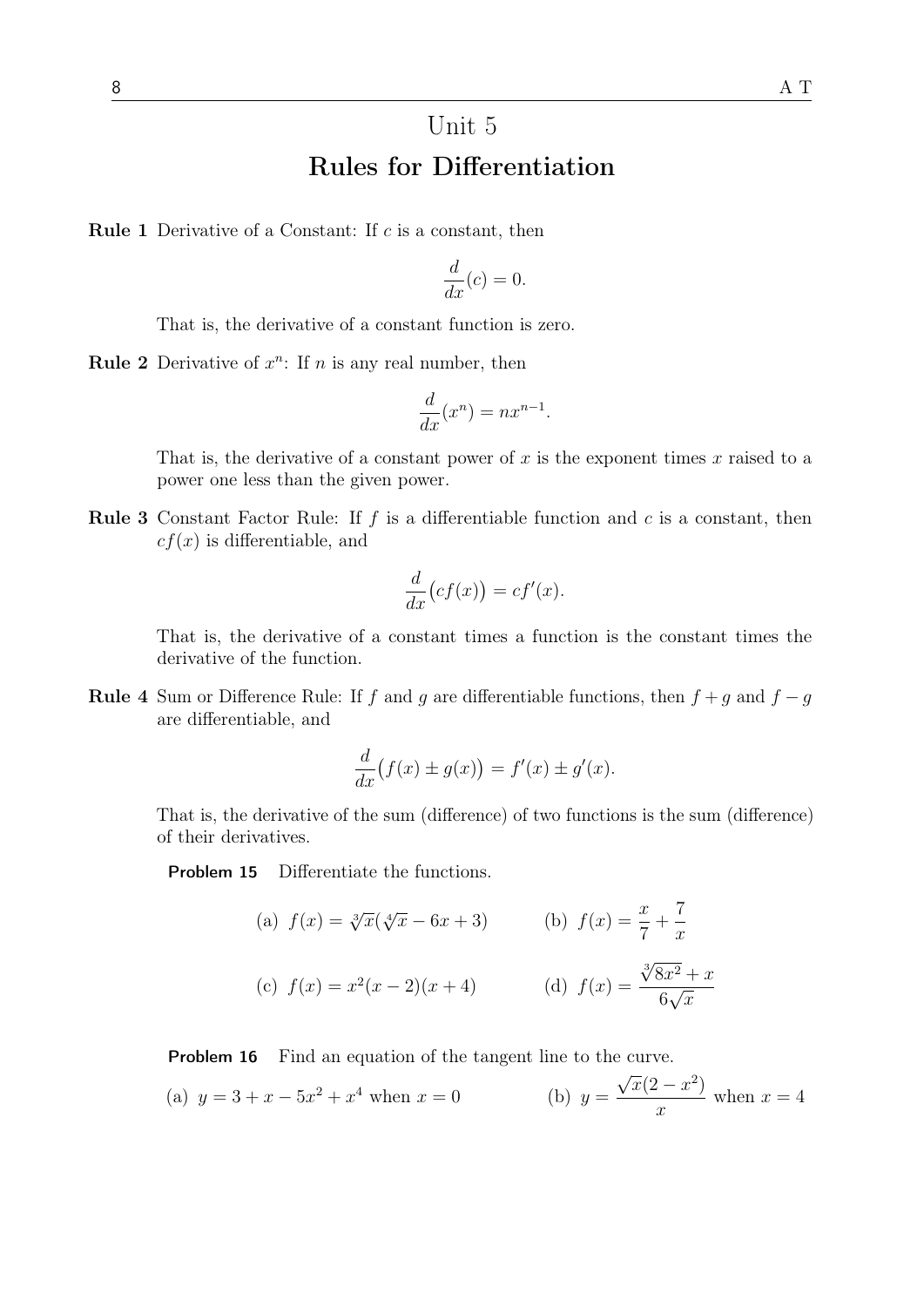**Problem 17** Find all points on the curve  $y = \frac{x^5}{5} - x + 1$  where the tangent line is horizontal.

Exercise 5 Problems 11.2: even-numbered problems 2-74; 82, 85, 88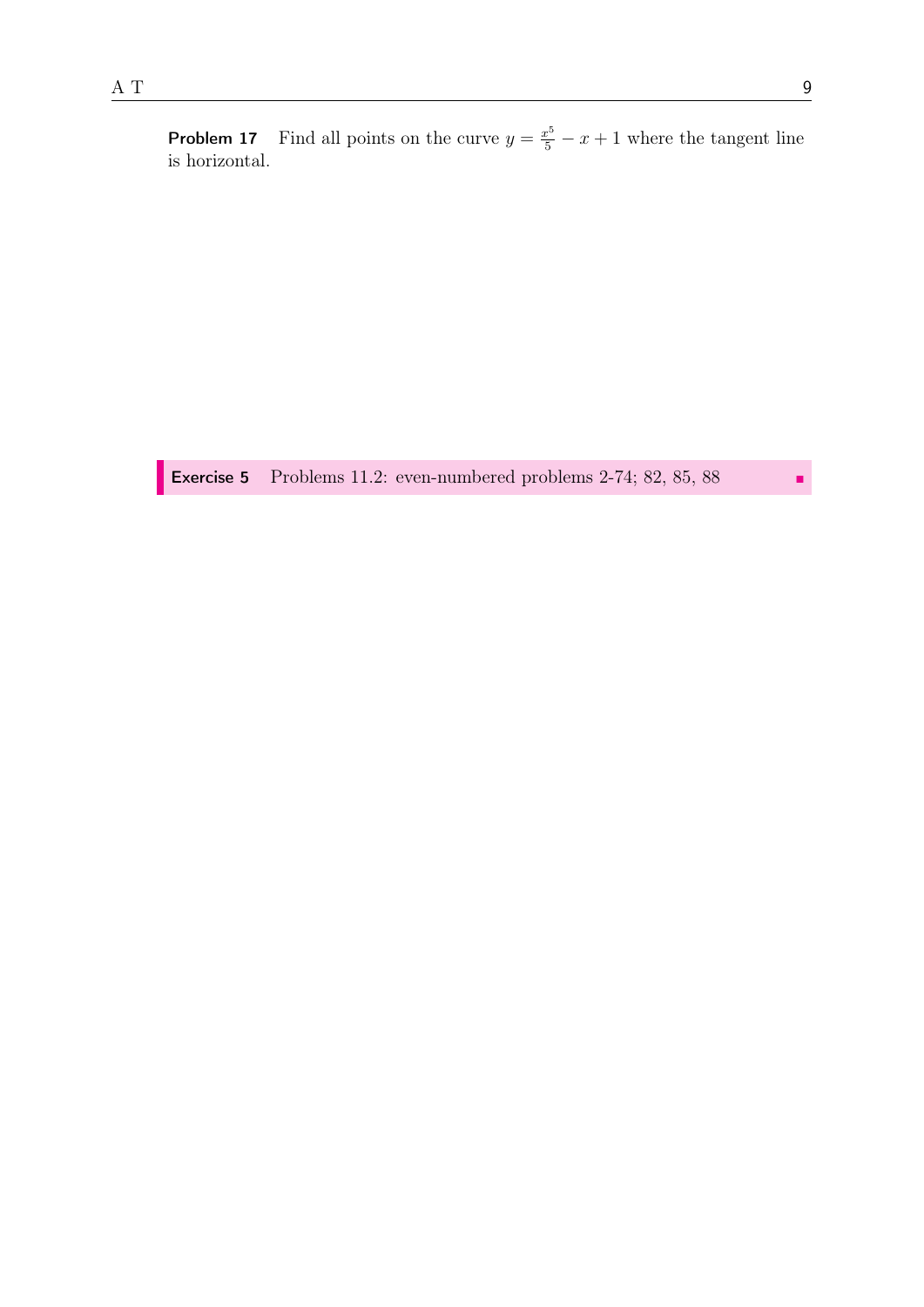## The Derivative as a Rate of Change

1. If  $y = f(x)$ , then average rate of change of y with respect to x over the interval from x to  $x + \Delta x$  is

$$
\frac{\Delta y}{\Delta x} = \frac{f(x + \Delta x) - f(x)}{\Delta x},
$$

and instantaneous rate of change of  $y$  with respect to  $x$  is

$$
\frac{dy}{dx} = \lim_{\Delta x \to 0} \frac{\Delta y}{\Delta x}.
$$

#### 2. Applications of Rate of Change to Economics

- (a) A manufacturer's **total-cost function**,  $c = f(q)$ , gives the total cost c of producing and marketing q units of a product.
- (b) The rate of change of c with respect to q is called the **marginal cost**. Thus,

marginal cost = 
$$
\frac{dc}{dq}
$$
.

- (c) We interpret the marginal cost as the approximate cost of one additional unit of output.
- (d) If c is a total cost of producing q units of a product, then the **average cost** per unit,  $\overline{c}$ , is  $\overline{c}$  =  $\bar{c}$ q .
- (e) A manufacturer's **total-revenue function**,  $r = f(q)$ , gives the total monetary value received for selling  $q$  units.
- (f) If p denotes the demand function giving the price per unit for selling q units, then the total revenue r is given by  $r = pq$ .
- (g) The rate of change of r with respect to q is called the **marginal revenue**. Thus,

marginal revenue 
$$
=
$$
  $\frac{dr}{dq}$ .

- (h) We interpret the marginal revenue as the approximate revenue received from selling one additional unit of output.
- 3. The **relative rate of change** of  $f(x)$  is  $f'(x)$  $f(x)$ .
- 4. The **percentage rate of change** of  $f(x)$  is  $f'(x)$  $f(x)$  $\cdot 100\%$ .

**Problem 18** For the cost function  $c = 0.3q^2 + 3.5q + 9$ , what is the marginal cost when  $q = 10$ ? Interpret the result.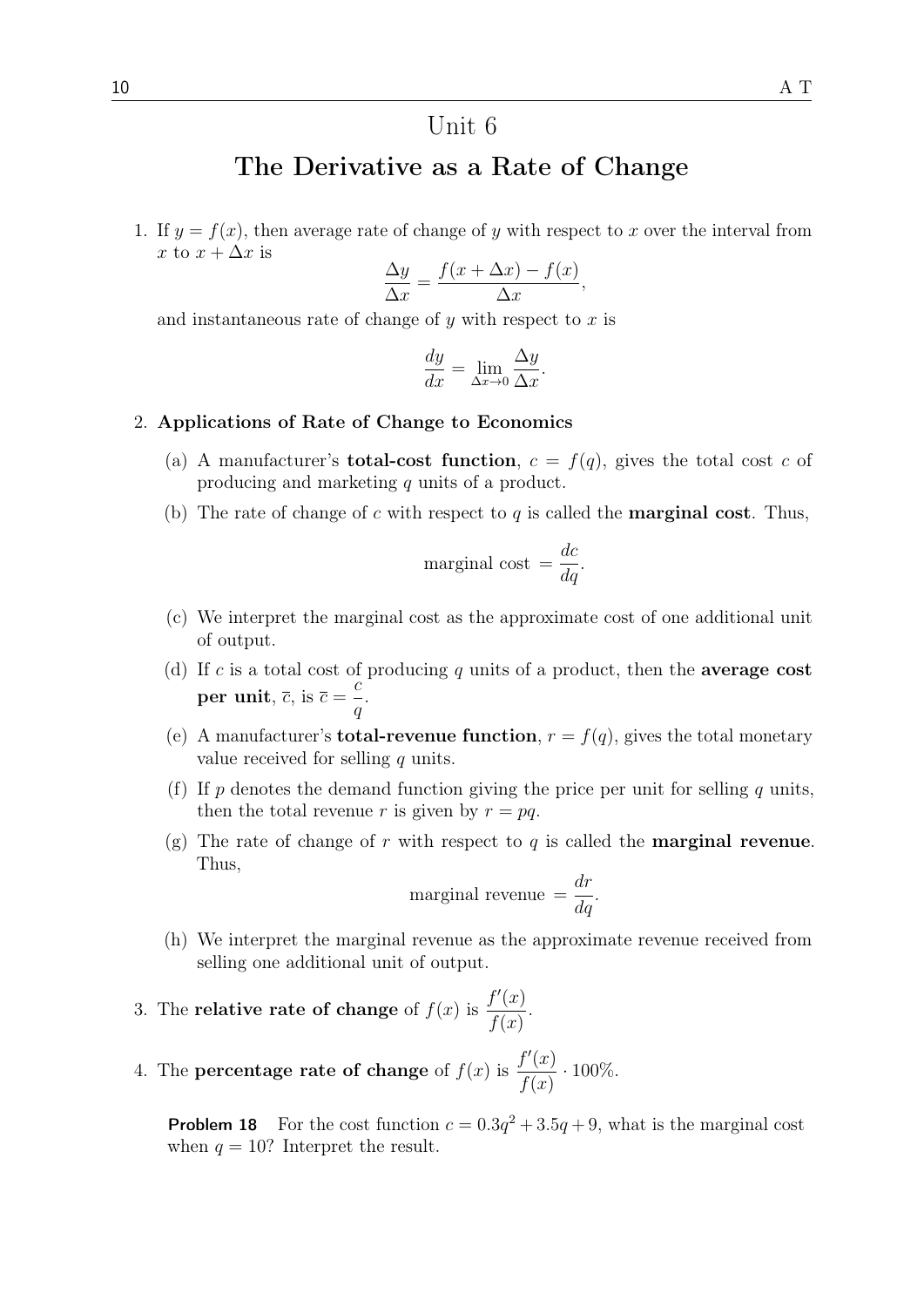**Problem 19** For a certain manufacturer, the revenue obtained from the sale of  $q$ units of a product is given by  $r = 10q - 0.1q^2$ .

- (a) How fast does r change with respect to  $q$ ?
- (b) When  $q = 25$ , find the marginal revenue and interpret the result.

Problem 20 A manufacturer of mountain bikes has found that when 20 bikes are produced per day, the average cost is \$150 and the marginal cost is \$125. Based on that information, approximate the total cost of producing 21 bikes per day.

Exercise 6 Problems 11.3: 6, 9, 16, 22, 26, 40, 42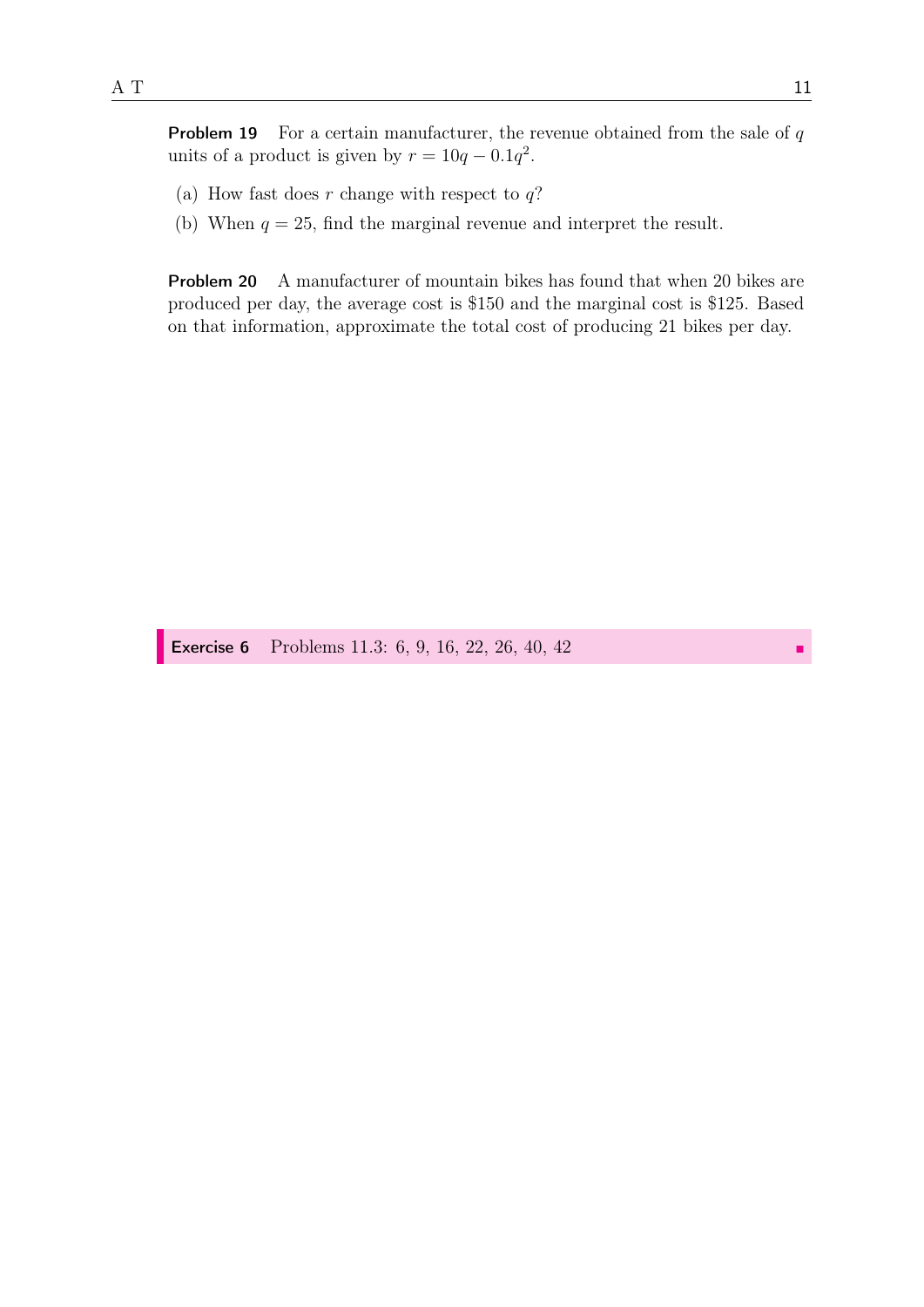# Unit 7 More Differentiation Rules

### 1. The Product Rule

If  $f$  and  $g$  are differentiable functions, then the product  $fg$  is differentiable, and

$$
\frac{d}{dx}(f(x)g(x)) = f(x)g'(x) + g(x)f'(x).
$$

That is,

$$
\frac{d}{dx}(\text{Hi} \cdot \text{Ho}) = \text{Hi di Ho} + \text{Ho di Hi}.
$$

### 2. The Quotient Rule

If f and g are diffentiable functions and  $g(x) \neq 0$ , then the quotient  $f/g$  is also differentiable, and

$$
\frac{d}{dx}\left(\frac{f(x)}{g(x)}\right) = \frac{g(x)f'(x) - f(x)g'(x)}{(g(x))^2}.
$$

That is,

$$
\frac{d}{dx}\left(\frac{\text{Hi}}{\text{Ho}}\right) = \frac{\text{Ho di Hi} - \text{Hi di Ho}}{\text{Ho Ho}}.
$$

### 3. The Chain Rule

If y is a differentiable function of u and u is a differentiable function of x, then y is a differentiable function of x and

$$
\frac{dy}{dx} = \frac{dy}{du} \cdot \frac{du}{dx}.
$$

### 4. The Power Rule

If  $u$  is a differentiable function of  $x$  and  $n$  is any real number, then

$$
\frac{d}{dx}u^n = nu^{n-1}\frac{du}{dx}.
$$

Problem 21 Differentiate the functions.

(a) 
$$
y = (\sqrt{x} + 5x - 2)(\sqrt[3]{x} - \frac{3}{x})
$$
  
\n(b)  $y = \frac{8x^2 - 2x + 1}{2x^2 - 3x + 2}$   
\n(c)  $y = 3 - 12x^3 + \frac{1 - \frac{5}{x^2 + 2}}{x^2 + 5}$   
\n(d)  $y = (2x^3 - 8x)^{-12}$   
\n(e)  $y = \frac{(3x + 2)^5}{(4x - 5)^2}$   
\n(f)  $y = \sqrt[3]{(x - 2)^2(x + 2)}$ 

**Problem 22** The cost c of producing q units of a product is given by

$$
c = 5500 + 12q + 0.2q^2.
$$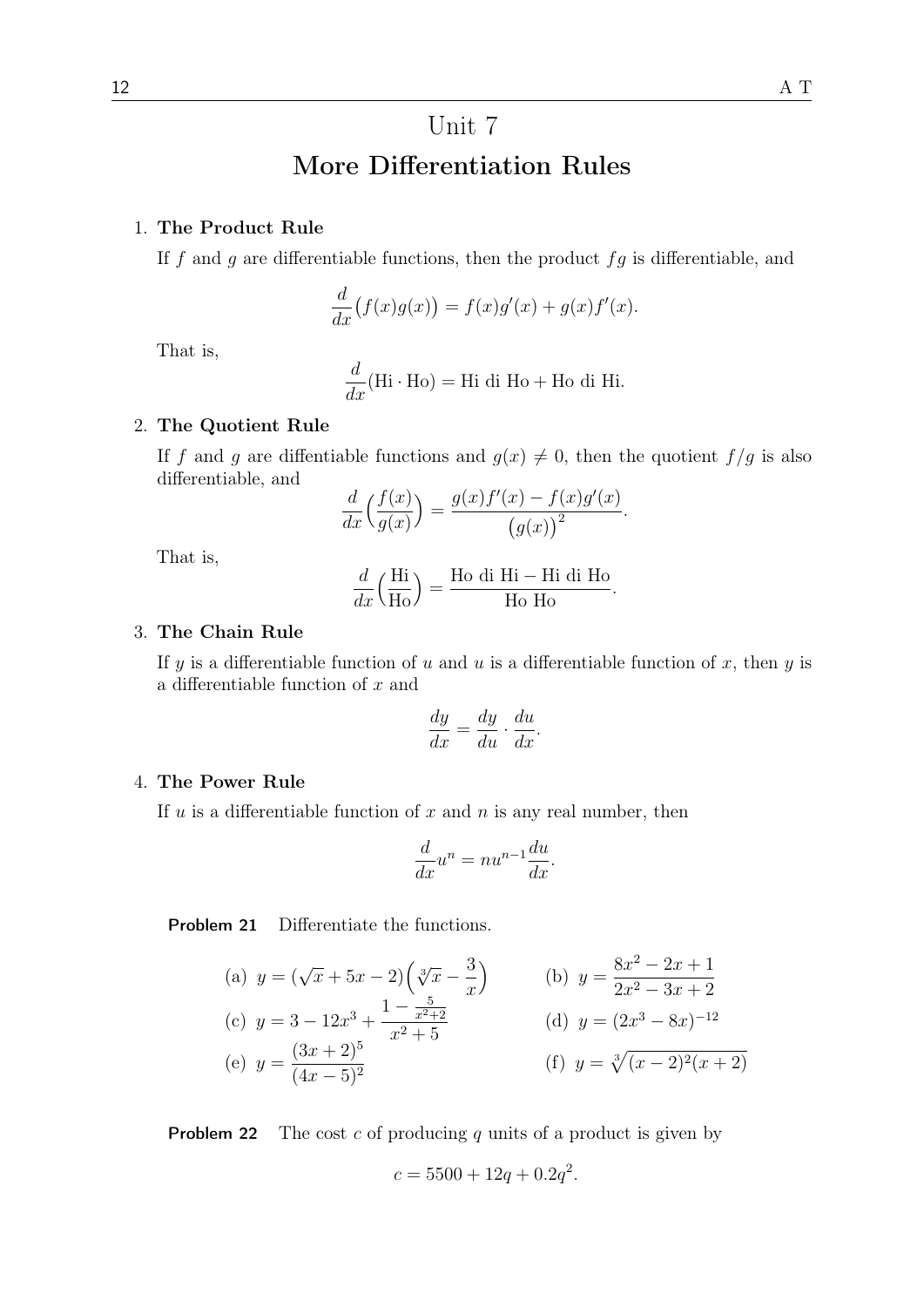$$
q = 900 - 1.5p,
$$

then find the rate of change of cost with respect to price per unit when  $p = 85$ .

**Problem 23** Suppose  $y = f(x)$ , where  $x = g(t)$ . Given that  $g(2) = 3$ ,  $g'(2) =$ 4,  $f(2) = 5$ ,  $f'(2) = 6$ ,  $g(3) = 7$ ,  $g'(3) = 8$ ,  $f(3) = 9$ , and  $f'(3) = 10$ , determine the value of

$$
\left. \frac{dy}{dt} \right|_{t=2}.
$$

Exercise 7 Problems 11.4: even-numbered problems 24-46, 54, 56 Problems 11.5: 2, 4, 6, 8, 10, 22, 32, 40, 52, 68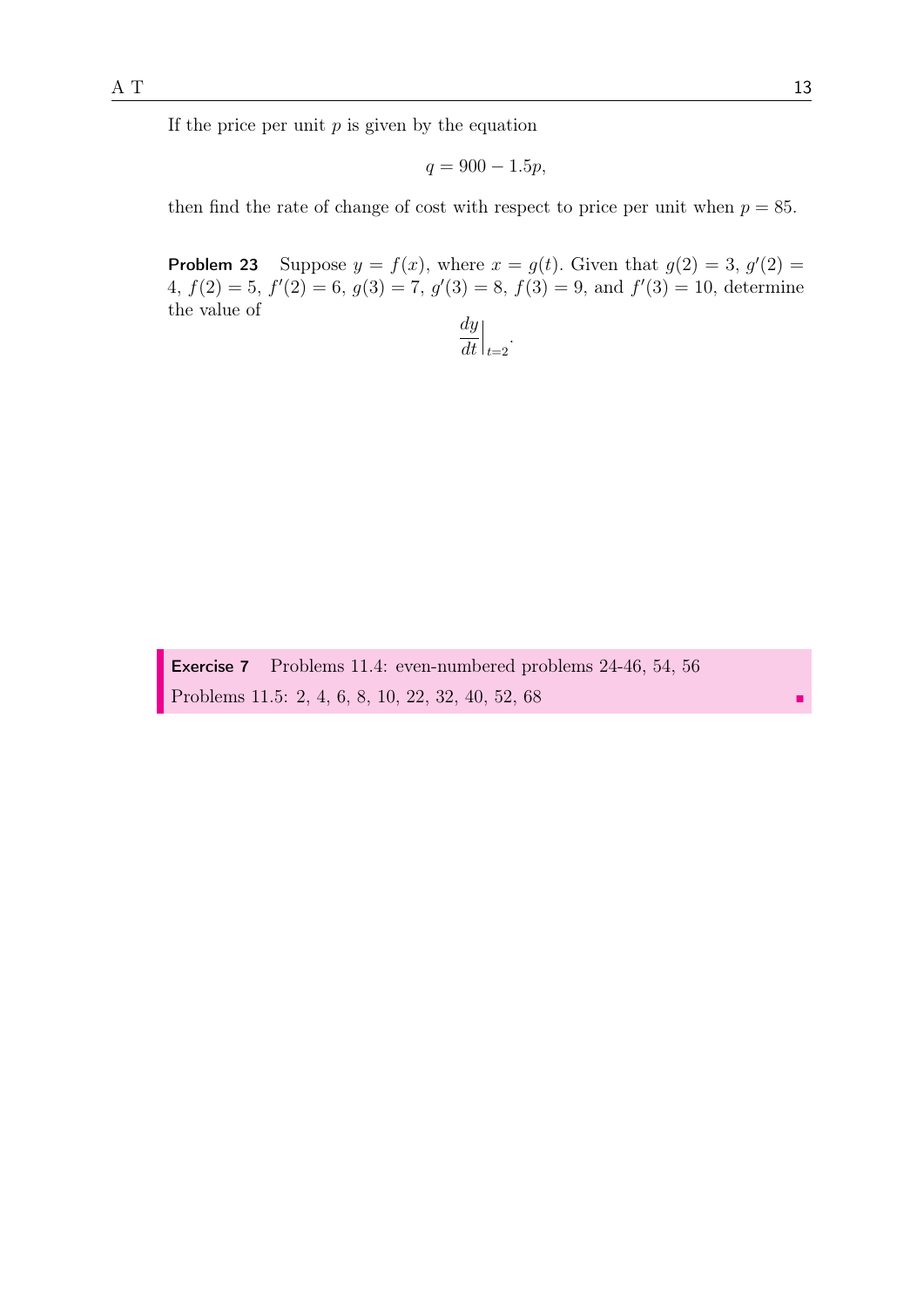## Unit 8

## Derivatives of Logarithmic and Exponential Functions

### 1. Derivatives of Logarithmic Functions

(a) 
$$
\frac{d}{dx} \ln |x| = \frac{1}{x}
$$
 for  $x \neq 0$ .  
\n(b)  $\frac{d}{dx} \ln |u| = \frac{1}{u} \cdot \frac{du}{dx}$  for  $u \neq 0$ .  
\n(c)  $\frac{d}{dx} \log_b |u| = \frac{1}{(\ln b)u} \cdot \frac{du}{dx}$  for  $u \neq 0$ .

Problem 24 Differentiate the functions.

(a) 
$$
y = \ln\left(\frac{2x+3}{3x-4}\right)
$$
   
\n(b)  $y = \ln^2(2x+11)$   
\n(c)  $y = \ln(x^3\sqrt[4]{2x+1})$    
\n(d)  $y = \ln(x+\sqrt{1+x^2})$ 

**Problem 25** Find an equation of the tangent line to the curve  $y = x(\ln x - 1)$  at the point where  $x = e$ .

Problem 26 A manufacturer's average-cost function, in dollars, is given by

$$
\overline{c} = \frac{500}{\ln(q+20)}.
$$

Find the marginal cost (rounded to two decimal places) when  $q = 50$ .

### 2. Derivatives of Exponential Functions

(a) 
$$
\frac{d}{dx}e^x = e^x
$$
.  
\n(b)  $\frac{d}{dx}e^u = e^u \frac{du}{dx}$ .  
\n(c)  $\frac{d}{dx}b^u = b^u(\ln b)\frac{du}{dx}$ .

Problem 27 Differentiate the functions.

(a) 
$$
y = e^{2x}(x+6)
$$
  
\n(b)  $y = 2^{1+\sqrt{x}}$   
\n(c)  $y = \frac{e^x - 1}{e^x + 1}$   
\n(d)  $y = e^{x^2 \ln x^2}$ 

**Problem 28** If  $f(x) = 5^{x^2 \ln x}$ , find  $f'(1)$ .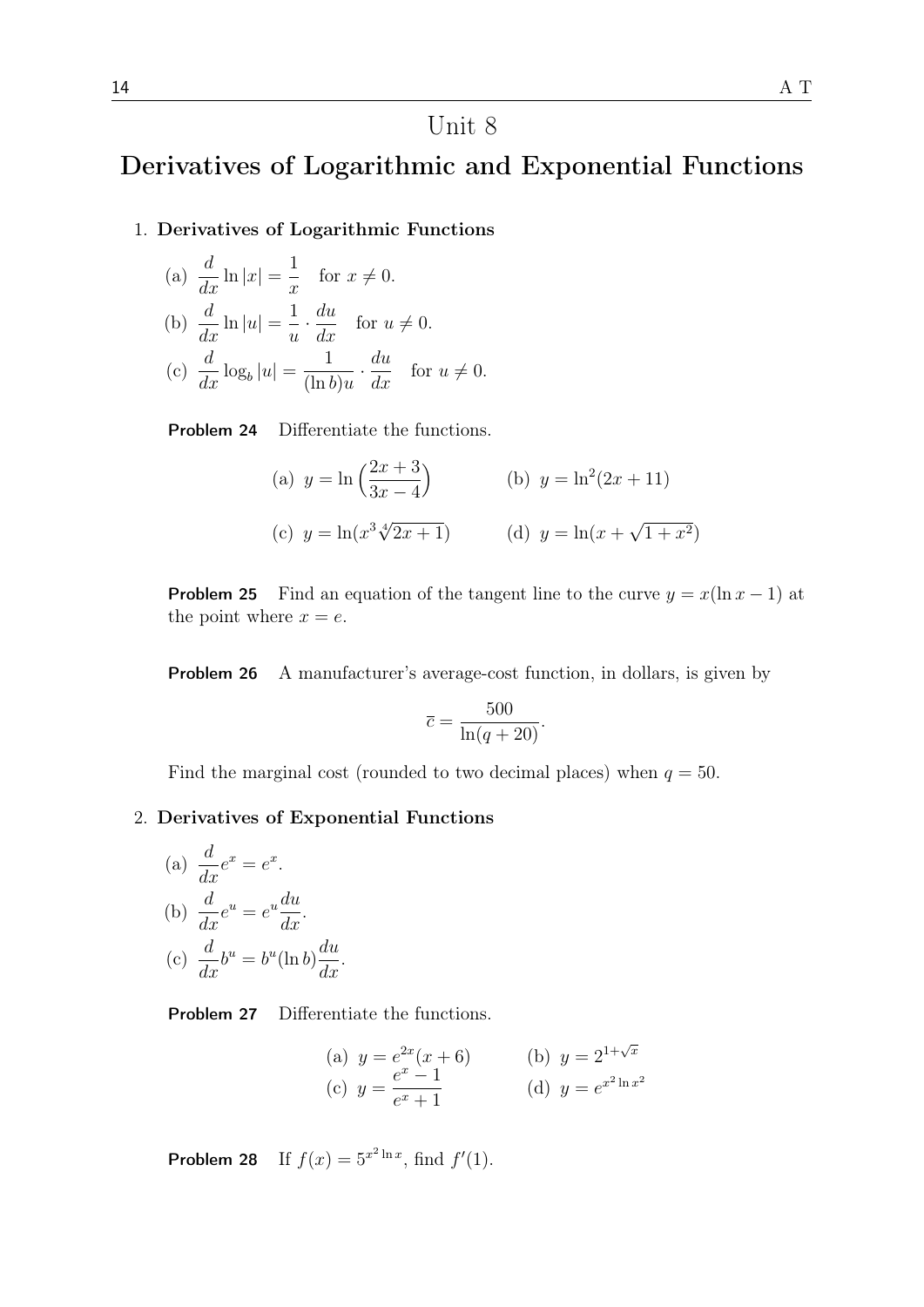**Problem 29** If 
$$
w = e^{x^3 - 4x} + x \ln(x - 1)
$$
 and  $x = \frac{t+1}{t-1}$ , find  $\frac{dw}{dt}$  when  $t = 3$ .

Problem 30 Calculate the relative rate of change of

$$
f(x) = 10^{-x} + \ln(8+x) + 0.01e^{x-2}
$$

when  $x = 2$ . Round your answer to four decimal places.

Exercise 8 Problems 12.1: even-numbered problems 2-44, 46, 48 Problems 12.2: even-numbered problems 2-28, 38, 42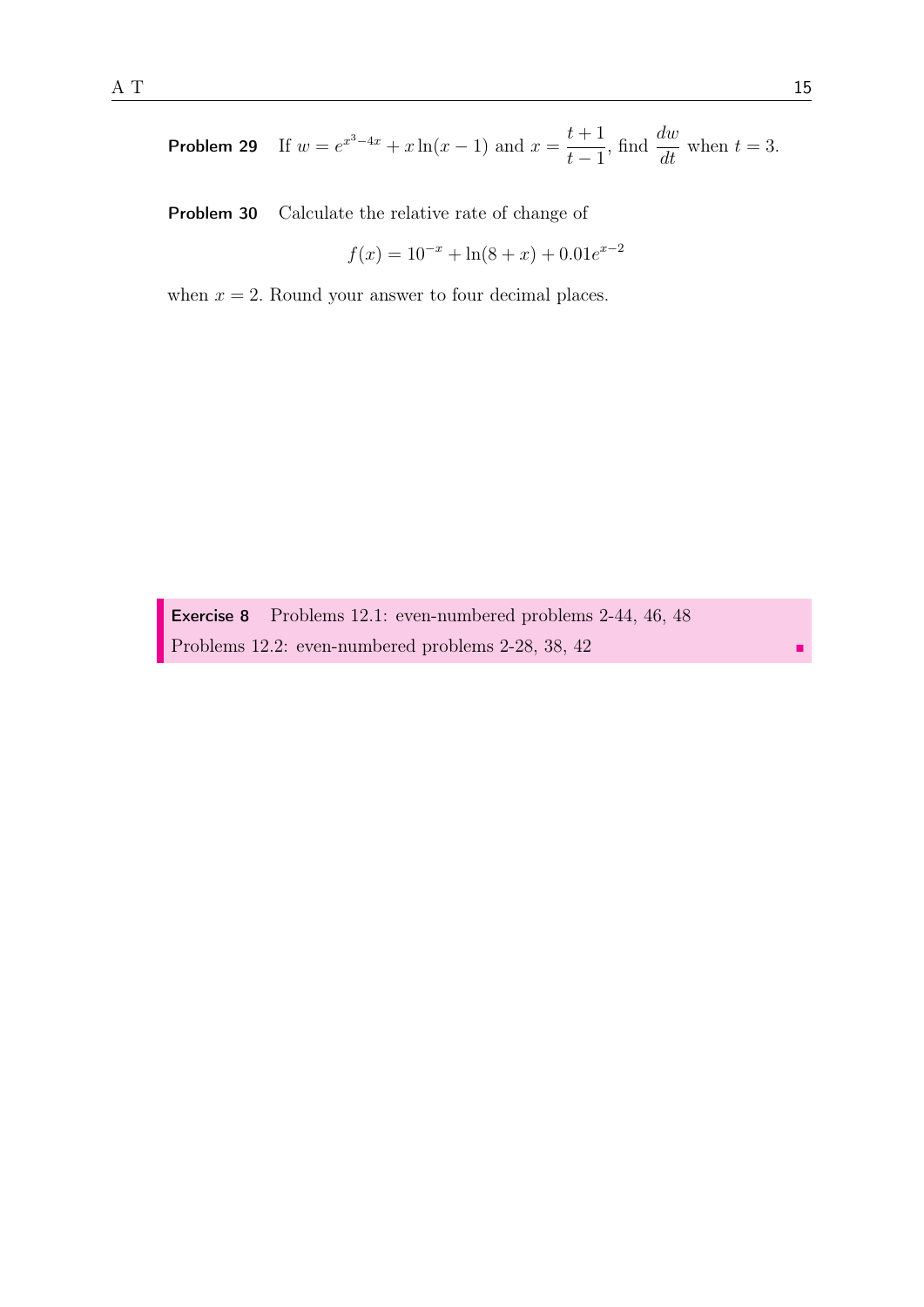### Unit 9

## Implicit Differentiation, Higher-Order Derivatives

1. Implicit Differentiation Procedure

For an equation that we assume defines  $y$  implicitly as a differentiable function of  $x$ , the derivative  $\frac{dy}{dt}$  $\frac{dy}{dx}$  can be found as follows:

- (a) Differentiate both sides of the equation with respect to  $x$ .
- (b) Collect all terms involving  $\frac{dy}{dx}$  $\frac{dy}{dx}$  on one side of the equation, and collect all other terms on the other side.
- (c) Solve for  $\frac{dy}{dx}$  $\frac{dy}{dx}$ .
- 2. If we differentiate  $f'(x)$ , the resulting function  $(f')'(x)$  is called the **second deriva**tive of  $f$  at  $x$ . It is denoted

$$
f''(x)
$$
 or  $\frac{d^2}{dx^2}(f(x))$ ,

which is read " $f$  double prime of  $x$ ."

Continuing in this way, we get higher-order derivatives.

**Problem 31** Find  $\frac{dy}{dx}$  $\frac{dy}{dx}$  by implicit differentiation. (a)  $x^2 + xy - 2y^2 = 0$  (c)  $x = \sqrt{y} + \sqrt[4]{y}$  (c)  $(1 + e^{3xy})^2 = 3 + \ln(x - y^2)$ 

**Problem 32** Find an equation of the tangent line to the curve  $x^3 + xy + y^2 = -1$ at the point  $(-1, 1)$ .

**Problem 33** Find the rate of change of q with respect to p for

$$
p = \frac{20}{(q+5)^2}.
$$

**Problem 34** If  $f(x) = 6x^3 - 12x^2 + 6x - 2$ , find all higher-order derivatives.

**Problem 35** If  $y = e^{x^2}$ , find  $\frac{d^2y}{dx^2}$  $\frac{d}{dx^2}$ 

Problem 36 If  $y =$ 16  $x + 4$ , find  $\frac{d^2y}{dx^2}$  $\frac{d^2y}{dx^2}$  and evaluate it when  $x = 4$ .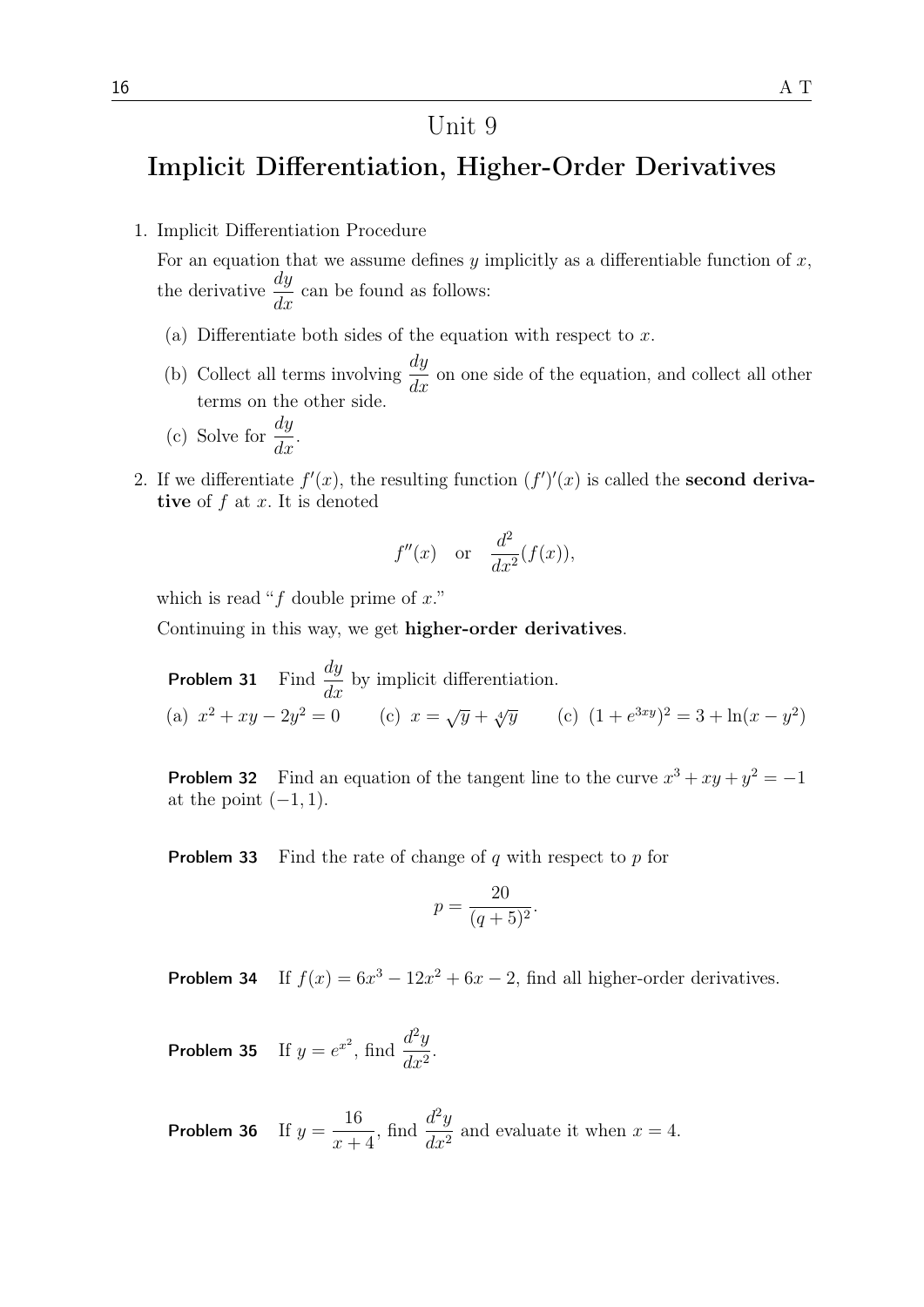**Problem 37** If  $f(x) = x \ln x$ , find the rate of change of  $f''(x)$ .

Problem 38 Show that the equation

$$
f''(x) + 4f'(x) + 4f(x) = 0
$$

is satisfied if  $f(x) = (3x - 5)e^{-2x}$ .

**Problem 39** If  $c = 0.2q^2 + 2q + 500$  is a cost function, how fast is marginal cost function changing when  $q = 97.357$ ?

Exercise 9 Problems 12.4: 5, 18, 26, 28, 35 Problems 12.7: 2, 7, 16, 20, 38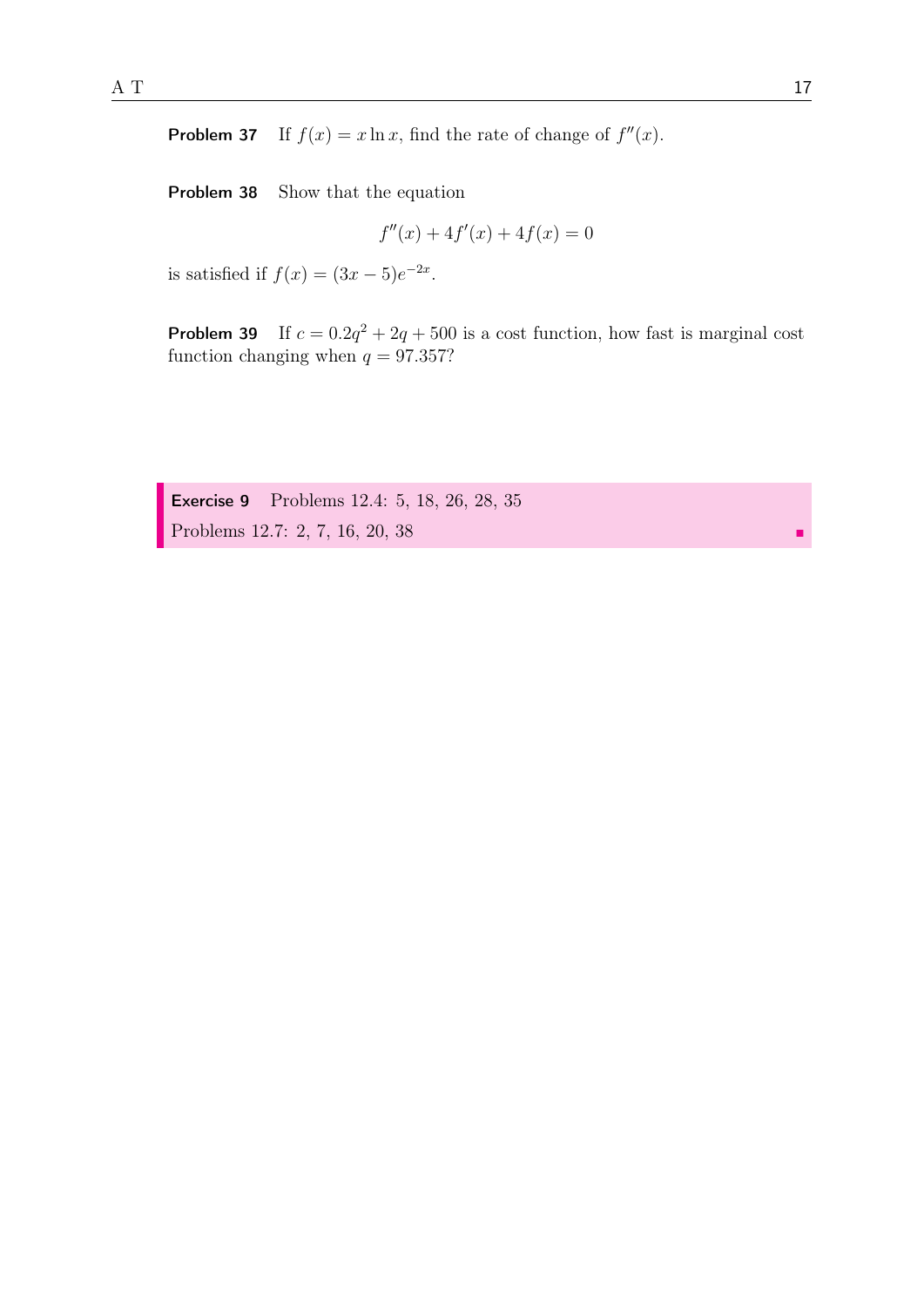# Unit 10 Partial Derivatives

**Definition 5** If  $z = f(x, y)$ , the **partial derivative of f with respect to** x, denoted  $f_x$  or ∂f  $\frac{\partial J}{\partial x}$ , is the function of two variables, given by

$$
f_x(x, y) = \frac{\partial f}{\partial x}(x, y) = \lim_{h \to 0} \frac{f(x + h, y) - f(x, y)}{h}
$$

provided that the limit exists.

the **partial derivative of** f **with respect to** y, denoted  $f_y$  or  $\frac{\partial f}{\partial y}$ , is the function of two variables, given by

$$
f_y(x, y) = \frac{\partial f}{\partial y}(x, y) = \lim_{h \to 0} \frac{f(x, y + h) - f(x, y)}{h}
$$

provided that the limit exists.

### 2. Procedure to Find  $f_x(x, y)$  and  $f_y(x, y)$

To find  $f_x$ , treat y as constants, and differentiate f with respect to x in the usual way.

To find  $f_y$ , treat x as constants, and differentiate f with respect to y in the usual way.

**Problem 40** If  $f(x, y) = xy^2 + x^2y$ , find  $f_x(x, y)$  and  $f_y(x, y)$ . Also, find  $f_x(3, 4)$ and  $f_y(3,4)$ .

**Problem 41** (a) If  $z = 3x^3y^3 - 9x^2y + xy^2 + 4y$ , find  $\frac{\partial z}{\partial x}$  $\frac{\partial z}{\partial x}$ , ∂z  $rac{\partial z}{\partial y}$ ∂z  $\partial x$  $\Bigg|_{(1,0)}$ , and ∂z ∂y  $\Bigg|_{(1,0)}$ . (b) If  $w = x^2 e^{2x+3y}$ , find  $\frac{\partial w}{\partial x}$  and  $\frac{\partial w}{\partial y}$ .

**Problem 42** If 
$$
p = g(r, s, t, u) = \frac{r s u}{r t^2 + s^2 t}
$$
, find  $\frac{\partial p}{\partial s}$ ,  $\frac{\partial p}{\partial t}$ , and  $\frac{\partial p}{\partial t}\Big|_{(0,1,1,1)}$ .

### 3. Applications of Partial Derivatives

If  $z = f(x, y)$ , then  $\frac{\partial z}{\partial x}$  is the rate of change of z with respect to x when y is held fixed.

Similarly,  $\frac{\partial z}{\partial x}$  $\frac{\partial z}{\partial y}$  is the rate of change of z with respect to y when x is held fixed.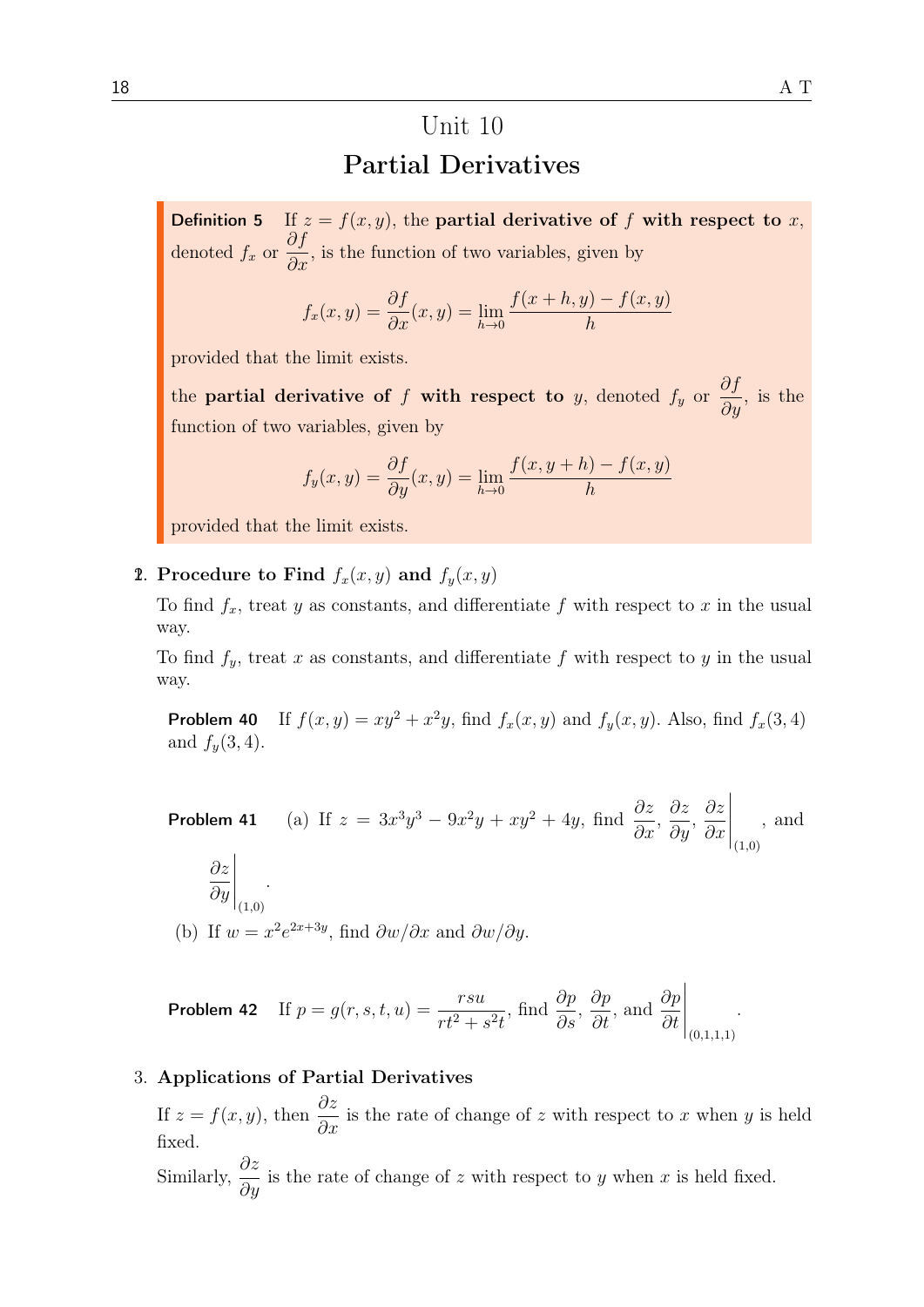Problem 43 A company manufacturers two types of skis, the Lightning and the Alpine models. Suppose the joint-cost function for producing  $x$  pairs of the Lightning model and y pairs of the Alpine model per week is

$$
c = 0.07x^2 + 75x + 85y + 6000,
$$

where c is expressed in dollars. Determine the marginal costs  $\partial c/\partial x$  and  $\partial c/\partial y$ when  $x = 100$  and  $y = 50$ , and interpret the results.

4. If the function  $P = f(\ell, k)$  gives the output P when the producer uses  $\ell$  units of labor and k units of capital, then this function is called a **production function**. We define the **marginal productivity with respect to**  $\ell$  to be  $\partial P/\partial \ell$ . Likewise, the marginal productivity with respect to k is  $\partial P/\partial k$ .

**Problem 44** A manufacturer of a popular toy has determined that the production function is  $P = \sqrt{\ell k}$ , where  $\ell$  is the number of labor-hours per week and k is the capital (expressed in hundreds of dollars per week) required for a weekly production of  $P$  gross of the toy. (One gross is 144 units.) Determine the marginal productivity functions, and evaluate them when  $\ell = 400$  and  $k = 16$ . Interpret the results.

Exercise 10 Problems 17.1: 5, 6, 10, 17, 28, 35 Problems 17.2: 2, 3, 4, 5, 10, 12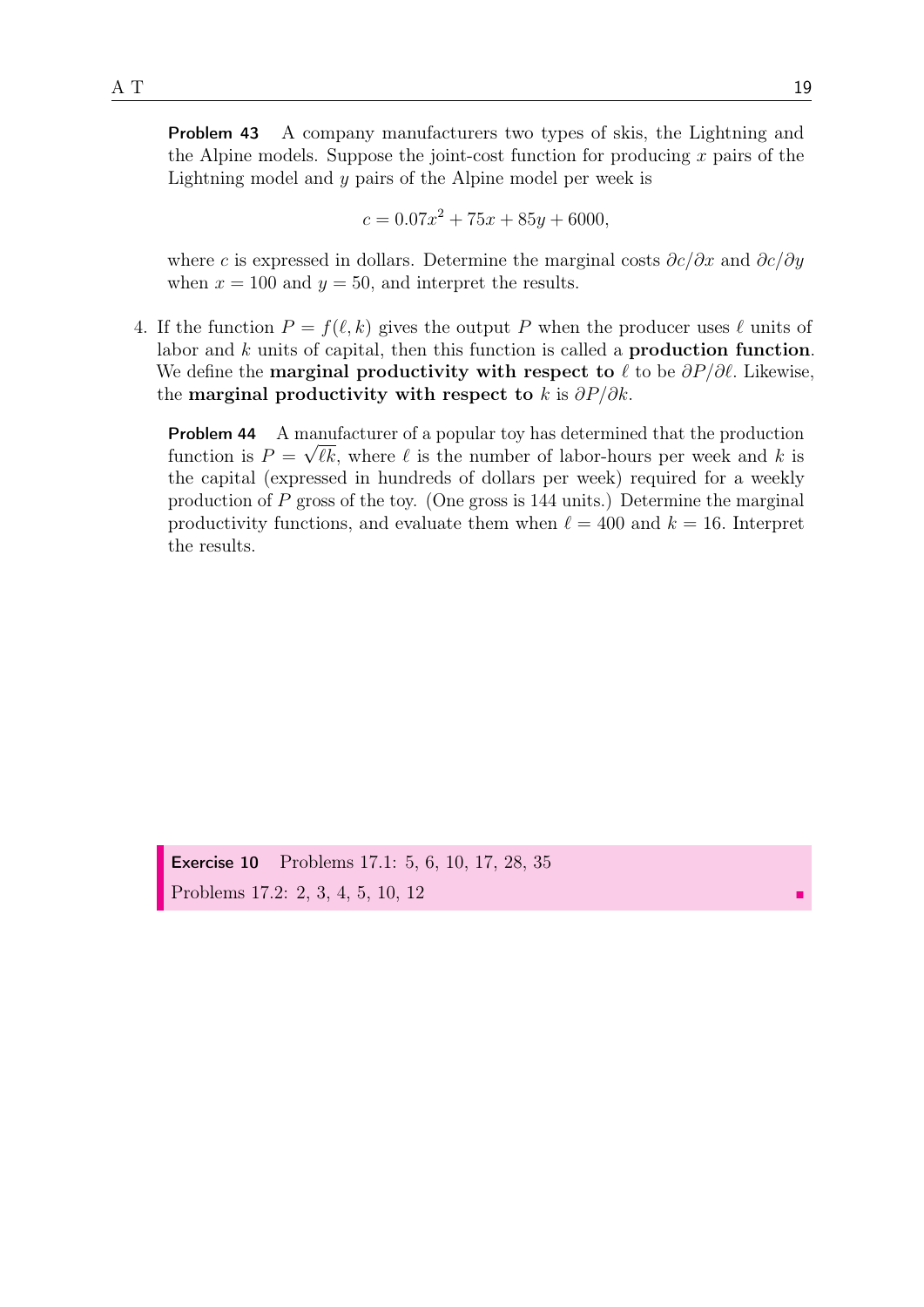### Unit 11

### Extrema

1. A function f is said to be **increasing** on an interval I when, for any two numbers  $x_1, x_2$  in I, if  $x_1 < x_2$ , then  $f(x_1) < f(x_2)$ . A function f is decreasing on an interval I when, for any two numbers  $x_1, x_2$  in I, if  $x_1 < x_2$ , then  $f(x_1) > f(x_2)$ .

### 2. Criteria for Increasing and Decreasing Function

Let f be differentiable on the interval  $(a, b)$ . If  $f'(x) > 0$  for all x in  $(a, b)$ , then f is increasing on  $(a, b)$ . If  $f'(x) < 0$  for all x in  $(a, b)$ , then f is decreasing on  $(a, b)$ .

3. A function f has a **relative maximum** at a if there is an open interval containing a on which  $f(a) \ge f(x)$  for all x in the interval. The relative maximum value is  $f(a).$ 

A function f has a **relative minimum** at a if there is an open interval containing a on which  $f(a) \leq f(x)$  for all x in the interval. The relative minimum value is  $f(a)$ .

4. A function f has an **absolute maximum** at a if  $f(a) > f(x)$  for all x in the domain of f. The absolute maximum value is  $f(a)$ .

A function f has an **absolute minimum** at a if  $f(a) \leq f(x)$  for all x in the domain of f. The absolute minimum value is  $f(a)$ .

#### 5. A Necessary Condition for Relative Extrema

If f has a relative extremum at a, then  $f'(a) = 0$  or  $f'(a)$  does not exist.

6. For a in the domain of f, if either  $f'(a) = 0$  or  $f'(a)$  does not exist, then a is called a critical value for f. If a is a critical value, then the point  $(a, f(a))$  is called a critical point for  $f$ .

### 7. Criteria for Relative Extrema

Suppose  $f$  is continuous on an open interval  $I$  that contains the critical value  $a$  and f is differentiable on I, except possibly at  $a$ .

- (a) If  $f'(x)$  changes from positive to negative as x increases through a, then f has a relative maximum at a.
- (b) If  $f'(x)$  changes from negative to positive as x increases through a, then f has a relative minimum at a.

Problem 45 Determine where the function is increasing or decreasing, and determine where relative maxima and minima occur.

(a) 
$$
y = x^2 + 4x + 3
$$

(b) 
$$
y = x^3 - \frac{5}{2}x^2 - 2x + 6
$$

(c) 
$$
y = 3x^5 - 5x^3
$$

(d) 
$$
y = \sqrt[3]{x(x-2)}
$$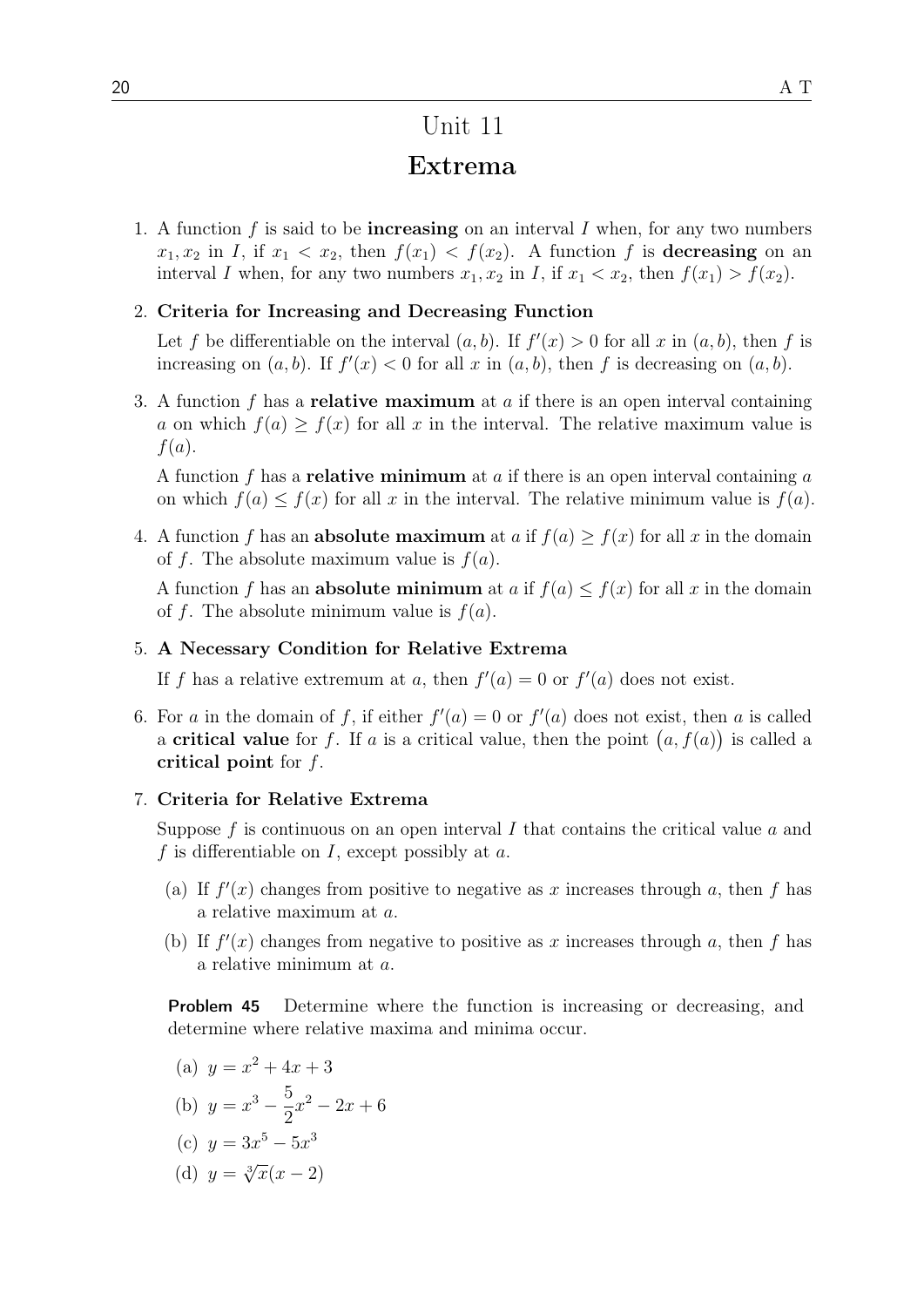(e) 
$$
y = \frac{x^2}{2 - x}
$$
  
(f)  $y = \sqrt[3]{x^3 - 9x}$ 

### 8. Extreme-Value Theorem

Theorem 3 If a function is continuous on a closed interval, then the function has **both** a maximum value **and** a minimum value on that interval.

### 9. Procedure to Find Absolute Extrema for a Function  $f$  That is Continuous on  $[a, b]$ .

**Step 1.** Find the critical values of  $f$ .

**Step 2.** Evaluate  $f(x)$  at the endpoints a and b and at the critical values in  $(a, b).$ 

**Step 3.** The maximum value of  $f$  is the greatest of the values found in step 2. The minimum value of  $f$  is the least of the values found in step 2.

**Problem 46** Find the absolute extrema of the given function on the given interval.

(a) 
$$
f(x) = -2x^2 - 6x + 5
$$
, [-3, 2]

(b) 
$$
f(x) = \frac{1}{4}x^4 - \frac{3}{2}x^2
$$
, [0, 1]

(c) 
$$
f(x) = 3x^4 - x^6
$$
, [-1, 2]

(d) 
$$
f(x) = \frac{x}{x^2 + 1}
$$
, [0, 2]

Exercise 11 Problems 13.1: 2, 10, 14, 18, 20, 36, 54, 58 Problems 13.2: 1, 3, 5, 7, 11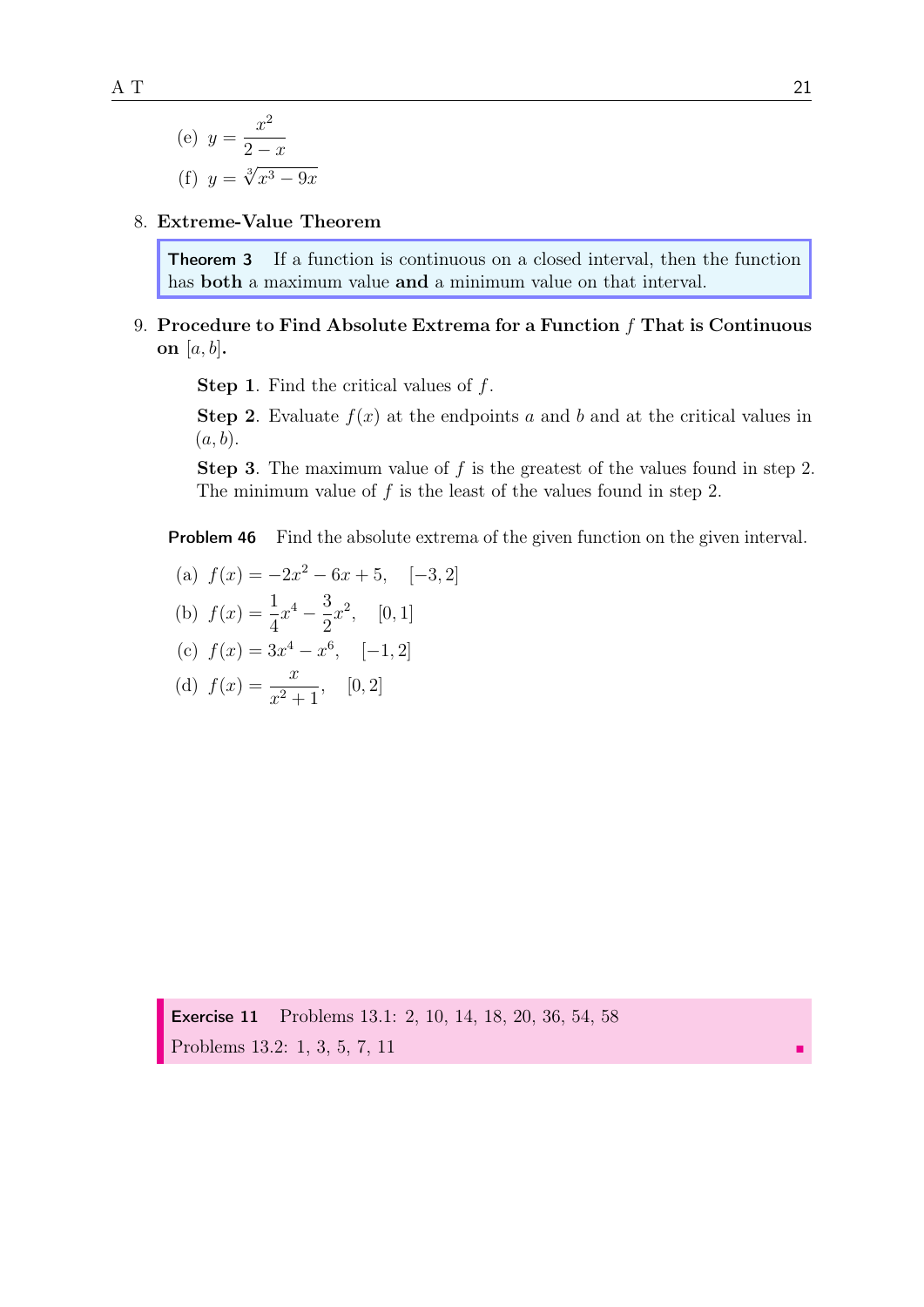### Unit 12

## **Concavity** Applied Maxima and Minima

- 1. Let f be differentiable on the interval  $(a, b)$ . Then f is said to be **concave up** [concave down] on  $(a, b)$  if  $f'$  is increasing [decreasing] on  $(a, b)$ .
- 2. Criteria for Concavity

Let f' be differentiable on the interval  $(a, b)$ . If  $f''(x) > 0$  for all x in  $(a, b)$ , then f is concave up on  $(a, b)$ . If  $f''(x) < 0$  for all x in  $(a, b)$ , then f is concave down on  $(a, b)$ .

- 3. A function f has an **inflection point** at a if and only if f is continuous at a and f changes concavity at a.
- 4. Second-Derivative Test for Relative Extrema

**Theorem 4** Suppose  $f'(a) = 0$ . If  $f''(a) < 0$ , then f has a relative maximum at a. If  $f''(a) > 0$ , then f has a relative minimum at a.

Problem 47 Sketch the curve.

(a)  $y = x^3 - 9x^2 + 24x - 19$ 

(b) 
$$
y = x^3 - 25x^2
$$

(c) 
$$
y = 3x^4 - 4x^3 + 1
$$

(d) 
$$
y = x^2(x-1)^2
$$

### 5. Guide for Solving Applied Max-Min Problems

- Step 1. When appropriate, draw a diagram that reflects the information in the problem.
- Step 2. Set up a function for the quantity that you want to maximize or minimize.
- Step 3. Express the function in step 2 as a function of one variable only, and note the domain of this function.
- Step 4. Find the critical values of the function. After testing each critical value, determine which one gives the absolute extreme value you are seeking. If the domain of the function includes endpoints, be sure to also examine function values at these endpoints.

Step 5. Based on the results of step 4, answer the question(s) posed in the problem.

Problem 48 Find two nonnegative numbers whose sum is 20 and for which the product of twice one number and the square of the other number will be a maximum.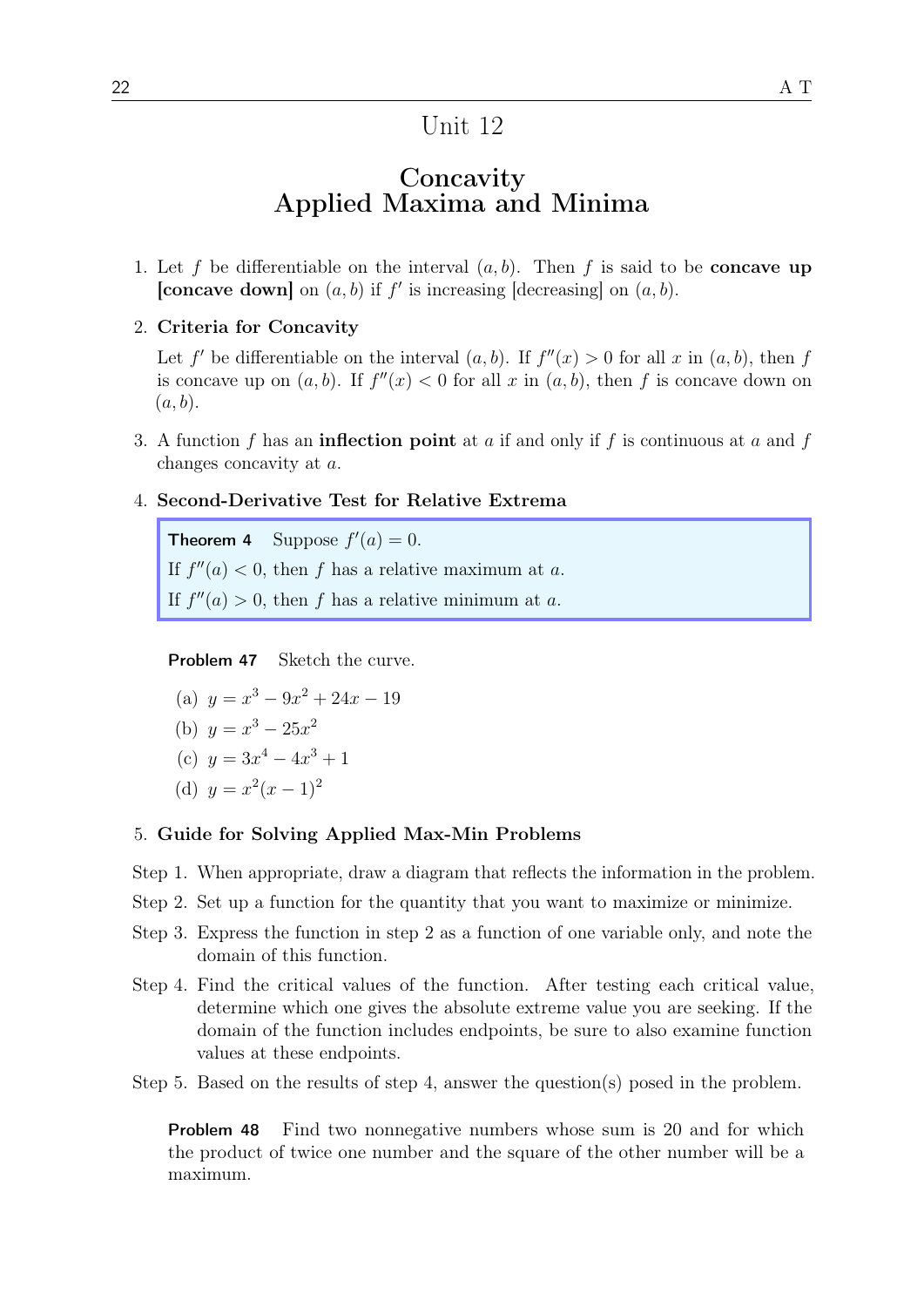**Problem 50** For a monopollist's product, the demand function is  $p = \frac{40}{6}$  $\frac{10}{\sqrt{q}}$  and the average-cost function is  $\bar{c} =$ 1 3  $+$ 2000 q . Find the profit-maximizing price and output. At this level, show that marginal revenue is equal to marginal cost.

Problem 51 A container manufacturer is designing a rectangular box, open at the top and with a square base, that is to have a volume of  $32 \text{ ft}^3$ . If the box is to require the least amount of material, what must be its dimensions?

Exercise 12 Problems 13.3: 41–50 Problems 13.6: 1, 4, 11, 12, 13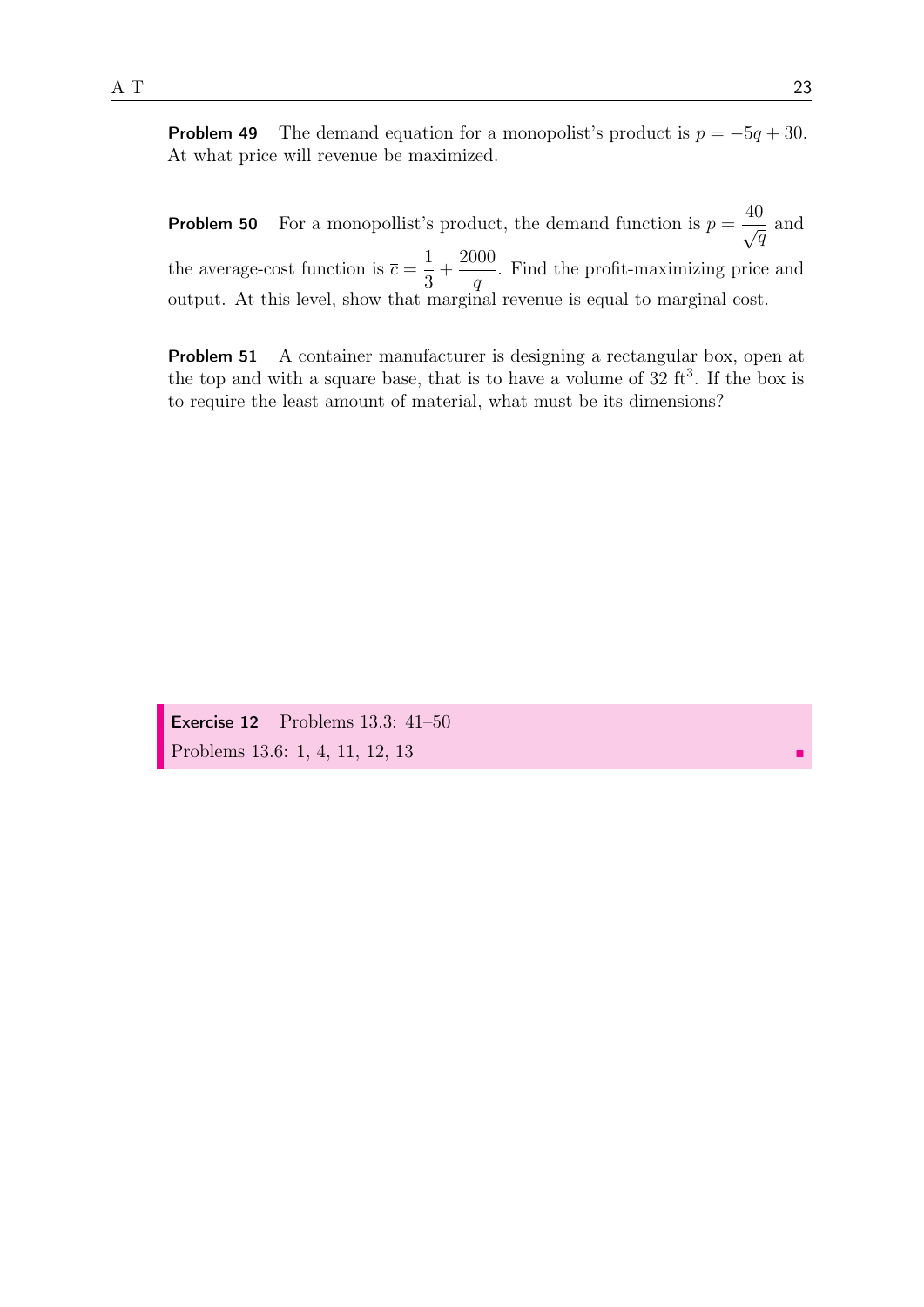# Unit 13 Integration

1. An **antiderivative** of a function  $f$  is a function  $F$  such that

$$
F'(x) = f(x).
$$

- 2. Any two antiderivatives of a function differ only by a constant.
- 3. The **indefinite integral** of any function f with respect to x is written  $\int f(x) dx$ and denotes the most general antiderivative of  $f$ . Hence,

$$
\int f(x) dx = F(x) + C \text{ if and only if } F'(x) = f(x).
$$

### 4. Basic Integration Formulas

(a) 
$$
\int k dx = kx + C
$$
,  $k$  is a constant  
\n(b)  $\int x^n dx = \frac{1}{n+1}x^{n+1} + C$ ,  $n \neq -1$   
\n(c)  $\int x^{-1} dx = \int \frac{1}{x} dx = \int \frac{dx}{x} = \ln |x| + C$  for  $x \neq 0$   
\n(d)  $\int \frac{1}{ax + b} dx = \frac{1}{a} \ln |ax + b| + C$  for  $a \neq 0$   
\n(e)  $\int e^{ax+b} dx = \frac{1}{a}e^{ax+b} + C$  for  $a \neq 0$   
\n(f)  $\int kf(x) dx = k \int f(x) dx$ ,  $k$  is a constant  
\n(g)  $\int (f(x) \pm g(x)) dx = \int f(x) dx \pm \int g(x) dx$ 

- 5. Techniques of Integration
	- (a) Guessing a likely antiderivative
	- (b) Substitution

Problem 52 Determine the indefinite integrals.

(a) 
$$
\int \left(\sqrt[3]{x} - \frac{3}{\sqrt[3]{x}}\right) dx
$$
  
\n(b) 
$$
\int \left(e^{2x} - x^3(\sqrt{x} + 1)\right) dx
$$
  
\n(c) 
$$
\int \frac{(x^3 + 1)^2}{x^2} dx
$$
  
\n(d) 
$$
\int \frac{2x^2}{3 - 4x^3} dx
$$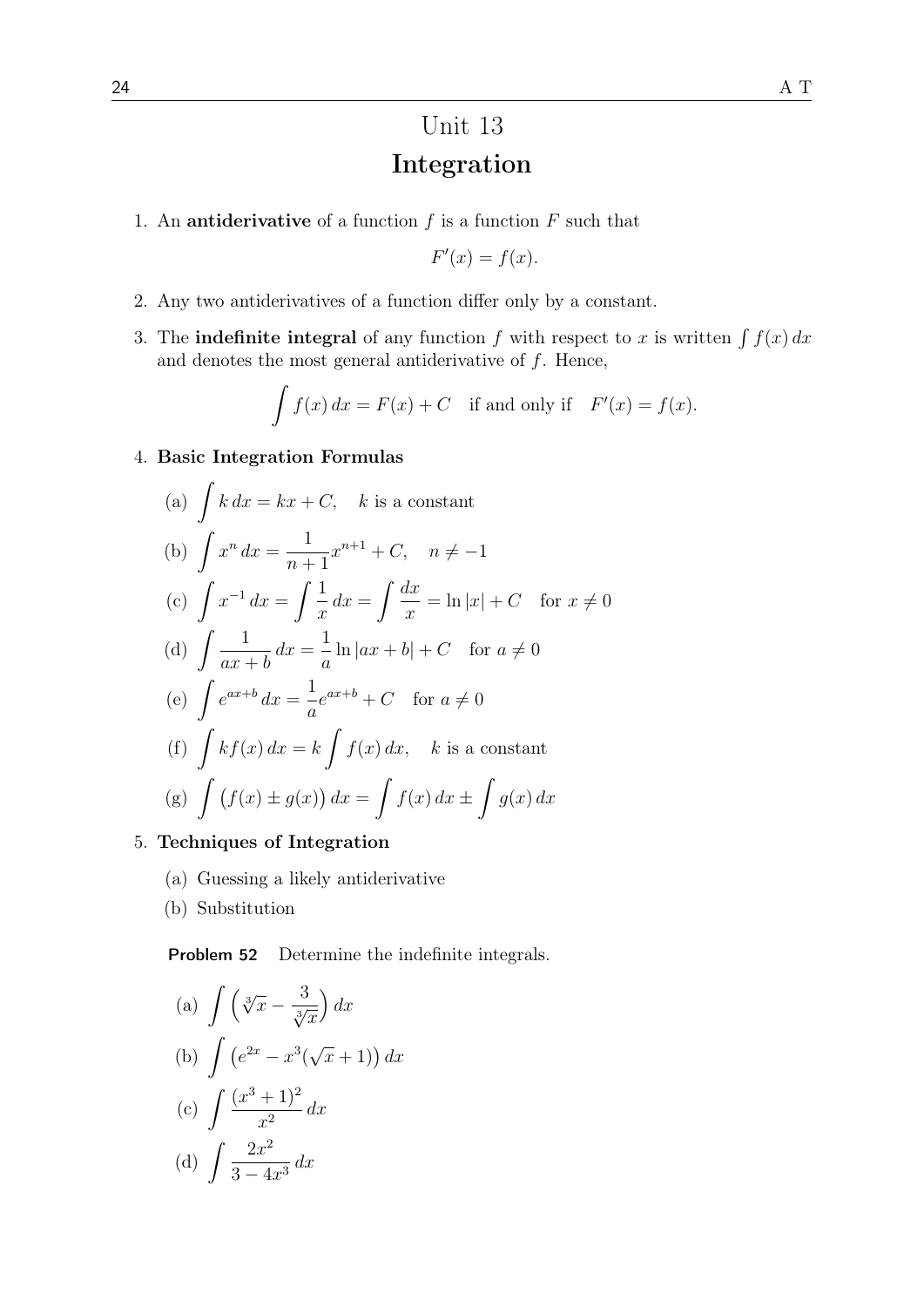(g) 
$$
\int (1 - e^x)^5 e^{2x} dx
$$

Problem 53 A manufacturer has determined that the marginal-cost function is

$$
\frac{dc}{dq} = 0.003q^2 - 0.4q + 40
$$

where q is the number of units produced. If marginal cost is \$27.50 when  $q = 50$ and fixed costs are \$5000, what is the average cost of producing 100 units?

Problem 54 The marginal-cost function for a manufacturer's product is given by

$$
\frac{dc}{dq} = \frac{9}{10} \sqrt{q} \sqrt{0.04 q^{3/2} + 4}
$$

where c is the total cost in dollars when  $q$  units are produced. Fixed costs are \$360.

- (a) Determine the marginal cost when 25 units are produced.
- (b) Find the total cost of producing 25 units.

Exercise 13 Problems 14.2: 19, 37, 46, 52 Problems 14.3: 3, 6, 15 Problems 14.4: 43, 51, 74, 75 Problems 14.5: 21, 25, 40, 42, 52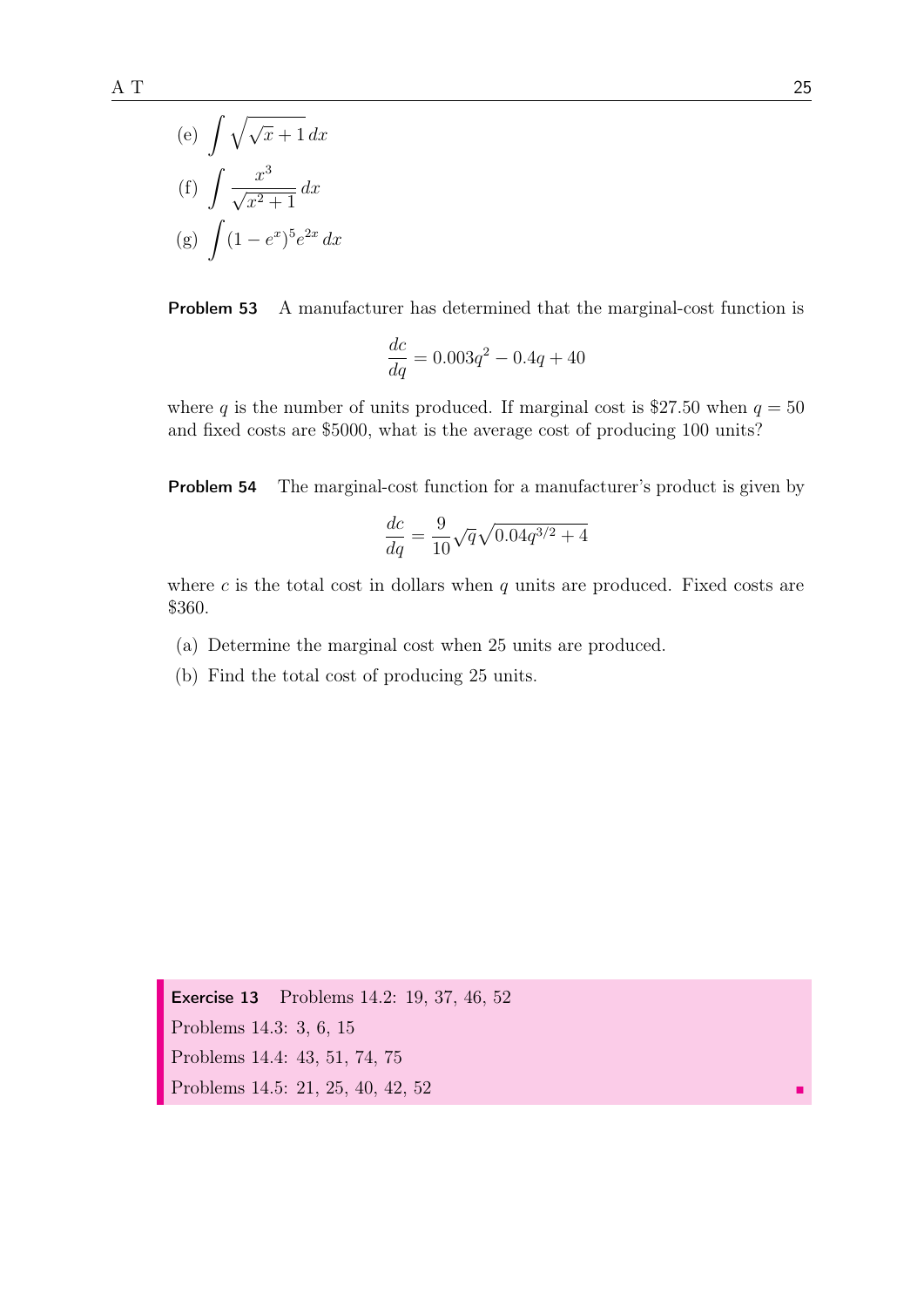### 1. Fundamental Theorem of Integral Calculus

If f is continuous on the interval [a, b] and F is any antiderivative of f on [a, b], then

$$
\int_a^b f(x) \, dx = F(b) - F(a).
$$

### 2. Properties of the Definite Integral

(a) If f is continuous and  $f(x) \ge 0$  on [a, b], then  $\int_a^b f(x) dx$  can be interpreted as the area of the region bounded by the curve  $y = f(x)$ , the x-axis, and the lines  $x = a$  and  $x = b$ .

(b) 
$$
\int_{a}^{b} kf(x) dx = k \int_{a}^{b} f(x) dx
$$
 where k is a constant  
\n(c)  $\int_{a}^{b} (f(x) \pm g(x)) dx = \int_{a}^{b} f(x) dx \pm \int_{a}^{b} g(x) dx$   
\n(d)  $\int_{a}^{b} f(x) dx = \int_{a}^{b} f(t) dt$ 

The variable of integration is a **dummy variable** in the sense that any other variable produces the same result–that is, the same number.

(e) If f is continuous on an interval I and  $a, b$ , and  $c$  are in I, then

$$
\int_a^c f(x) dx = \int_a^b f(x) dx + \int_b^c f(x) dx.
$$

(f) We define:

i. 
$$
\int_{a}^{b} f(x) dx = - \int_{b}^{a} f(x) dx
$$
 if  $a > b$   
ii.  $\int_{a}^{a} f(x) dx = 0$ 

Problem 55 Determine the definite integrals.

(a) 
$$
\int_{1}^{8} (x^{1/3} - x^{-1/3}) dx
$$
  
\n(b) 
$$
\int_{-1/3}^{20/3} \sqrt{3x + 5} dx
$$
  
\n(c) 
$$
\int_{0}^{1} \frac{2x^{3} + x}{x^{2} + x^{4} + 1} dx
$$
  
\n(d) 
$$
\int_{0}^{3} \frac{3x}{\sqrt{4 - x}} dx
$$
  
\n(e) 
$$
\int_{3}^{27} 3(\sqrt{3x} - 2x + 1) dx
$$